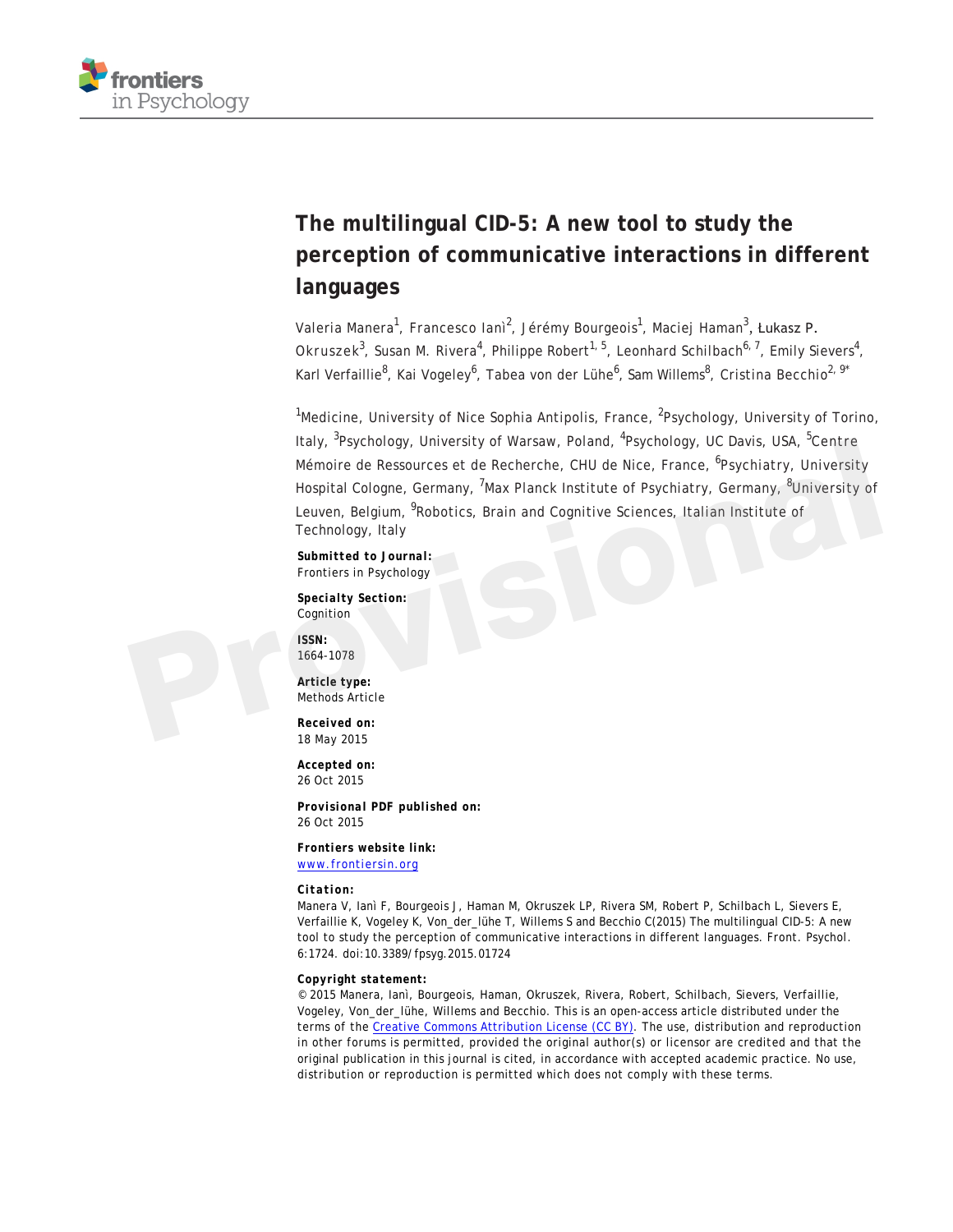This Provisional PDF corresponds to the article as it appeared upon acceptance, after peer-review. Fully formatted PDF and full text (HTML) versions will be made available soon.

Frontiers in Psychology | www.frontiersin.org

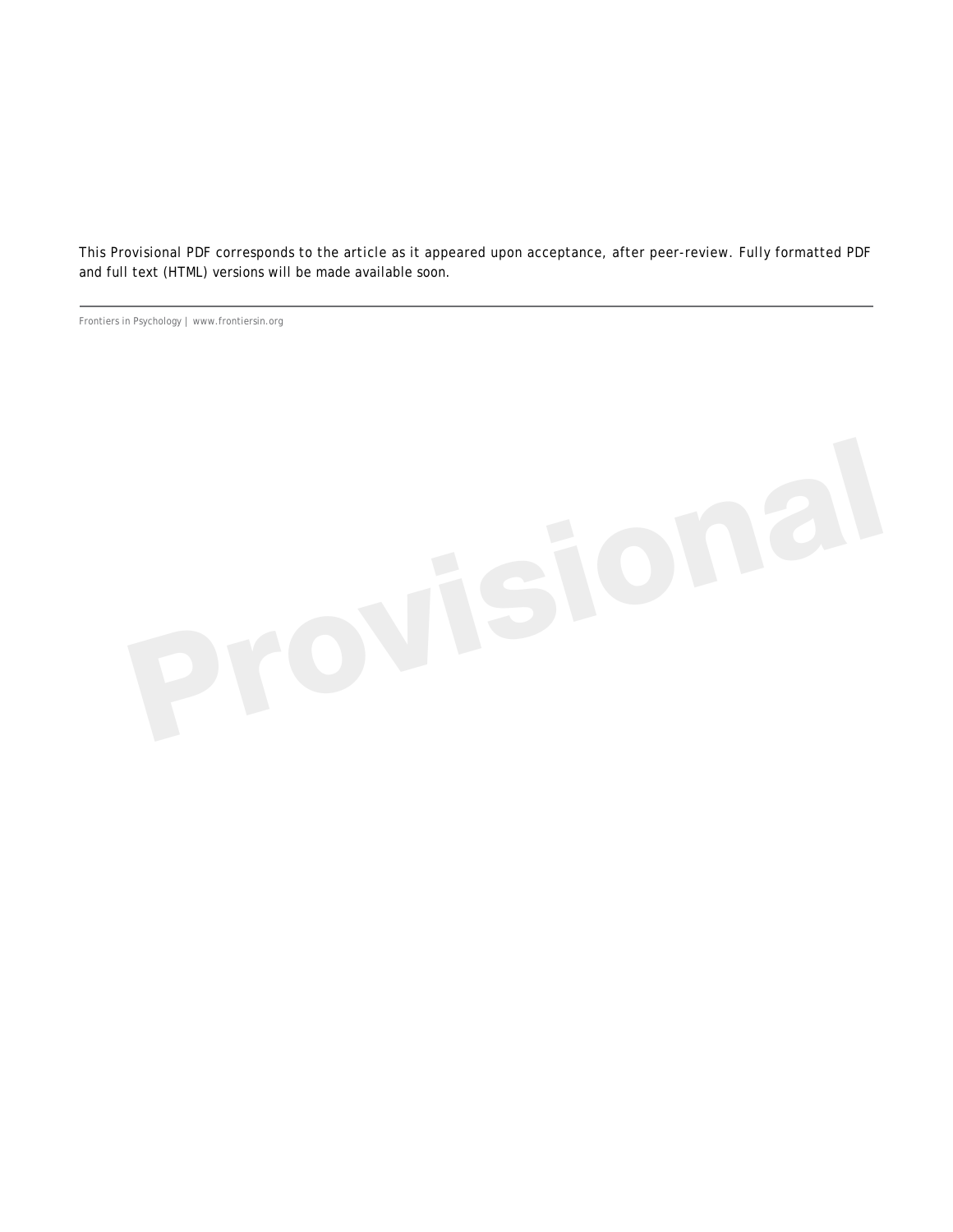# **The multilingual CID-5: A new tool to study the perception of communicative interactions in different languages**

Valeria Manera<sup>1</sup>, Francesco Ianì<sup>2</sup>, Jérémy Bourgeois<sup>1</sup>, Maciej Haman<sup>3</sup>, Łukasz Okruszek<sup>3</sup>, Susan Rivera<sup>4</sup>, Philippe Robert<sup>1,5</sup>, Leonhard Schilbach<sup>6,7</sup>, Emily Sievers<sup>4</sup>, Karl Verfaillie<sup>8</sup>, Kai Vogeley<sup>6</sup>, Tabea von der Lühe<sup>6</sup>, Sam Willems<sup>8</sup>, and Cristina Becchio<sup>2,9</sup>

- 1. CoBTeK Laboratory, University of Nice Sophia Antipolis, Nice, France
- 2. Department of Psychology, University of Turin, Turin, Italy
- 3. Faculty of Psychology, University of Warsaw, Warsaw, Poland
- 4. Department of Psychology, Center for Mind and Brain & The MIND Institute, UC Davis, Davis, California 9. Department of Psychology, Center for Mind and Brain & The MIND Institute, UC<br>Davis, Davis, California<br>5. Centre Mémoire de Ressources et de Recherche, CHU de Nice, Nice, France<br>6. Department of Psychiatry, University Ho
- 5. Centre Mémoire de Ressources et de Recherche, CHU de Nice, Nice, France
- 6. Department of Psychiatry, University Hospital Cologne, Cologne, Germany
- 7. Max Planck Institute of Psychiatry, Munich, Germany
- 8. Laboratory of Experimental Psychology, University of Leuven, Leuven, Belgium
- Technology, Genova, Italy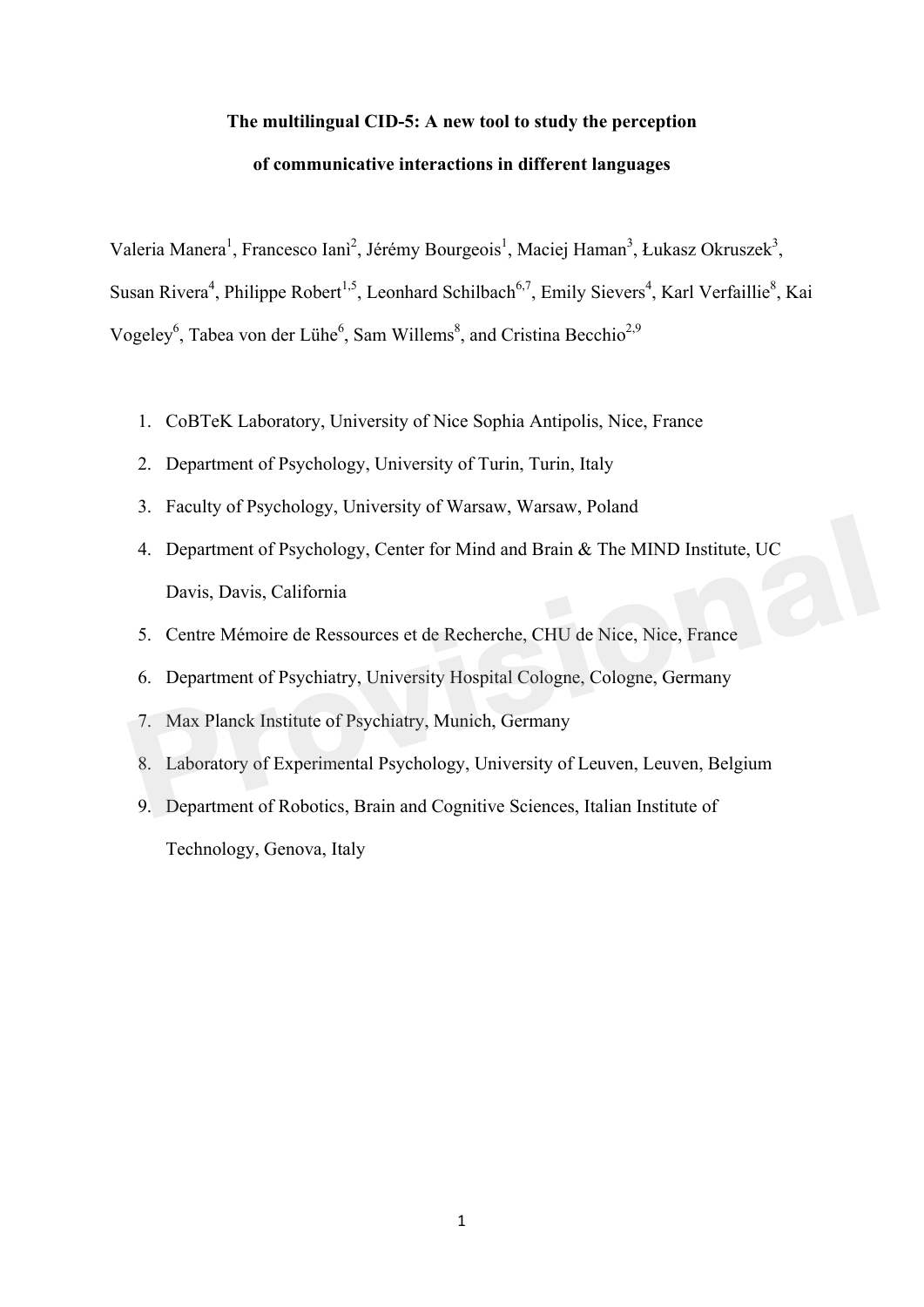#### **Abstract**

The investigation of the ability to perceive, recognize and judge upon social intentions, such as communicative intentions, on the basis of body motion is a growing research area. Crosscultural differences in ability to perceive and interpret biological motion, however, have been poorly investigated so far. Progress in this domain strongly depends on the availability of suitable stimulus material. In the present method paper, we describe the *multilingual CID-5*, an extension of the CID-5 database, allowing for the investigation of how non-conventional communicative gestures are classified and identified by speakers of different languages. The CID-5 database contains 14 communicative interactions and 7 non-communicative actions performed by couples of agents and presented as point-light displays. For each action, the database provides movie files with the point-light animation, text files with the 3-D spatial coordinates of the point-lights, and five different response alternatives. In the multilingual CID-5 the alternatives were translated into seven languages (Chinese, Dutch, English, French, German, Italian, and Polish). Preliminary data collected to assess the recognizability of the actions in the different languages suggest that, for most of the action stimuli, information presented in point-light displays is sufficient for the distinctive classification of the action as communicative vs. individual, as well as for identification of the specific communicative gesture performed by the actor in all the available languages. formed by couples of agents and presented as point-light displays. For each action, the tabase provides movie files with the point-light animation, text files with the 3-D spatial ordinates of the point-lights, and five di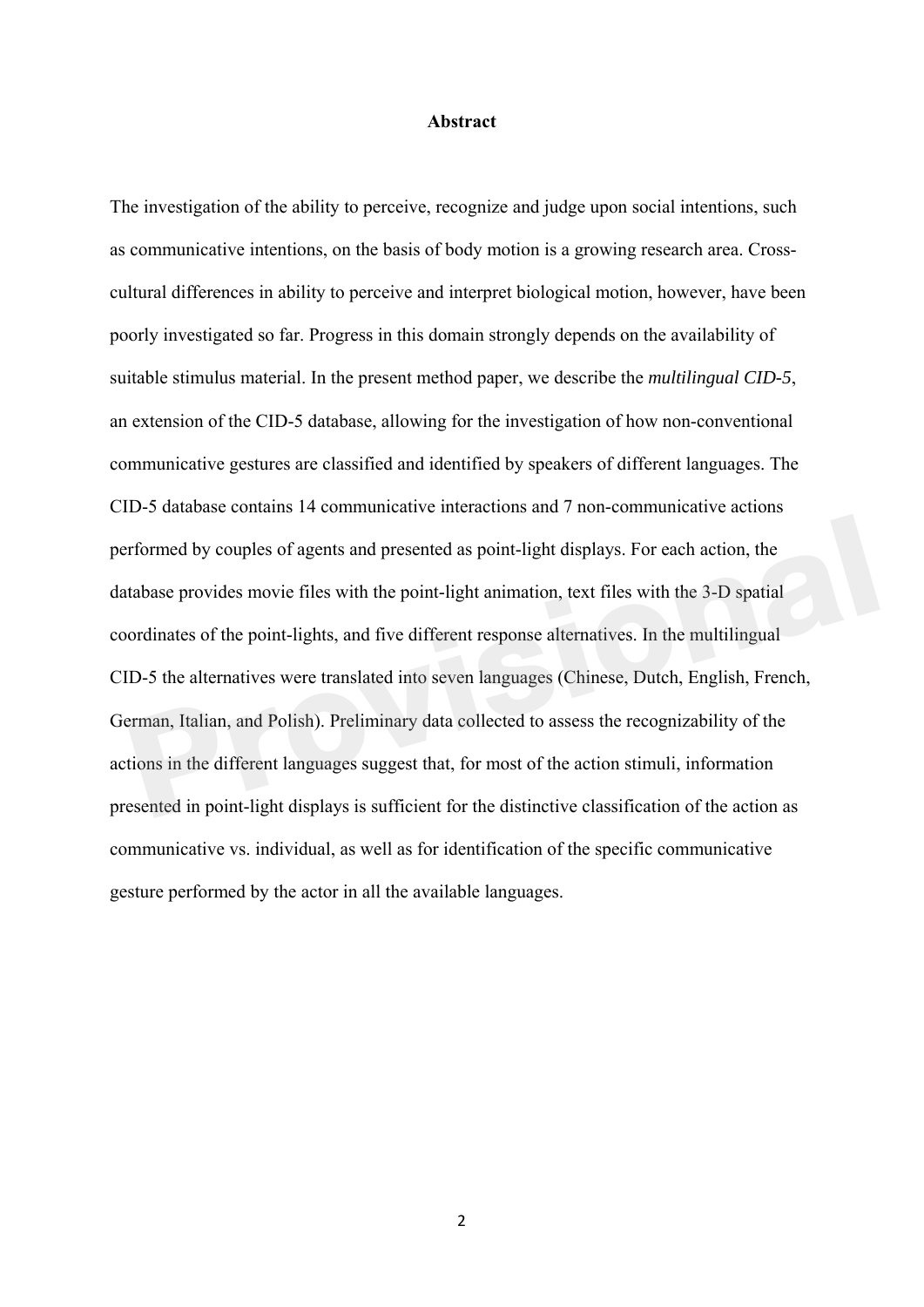## **Introduction**

Successful gestural communication depends on the recipient understanding and recognizing the intention of the communicative act (Sperber & Wilson, 1986). To do so, the recipient needs to be able to a) discriminate between communicative gestures and individual actions (intention classification), and b) identify the specific communicative content conveyed by the gesture (intention identification). Conventional emblematic communicative gestures, such as the 'okay' sign or the 'thumbs-up' gesture, have a certain format and an explicit meaning established by the conventions of specific communities. It is thus unsurprising that they may have radically different meanings from one society to another, or even within a single communicative tradition. 'The horns', made by extending the pinkie and index finger while making a fist, for example, is used to ward off the evil eye in traditional Mediterranean cultures. Variants of this gesture were used in Elizabethan England to accuse a man of having an unfaithful wife, in modern England and the United States to express a passion for heavy metal music (Casasanto, 2013). Non-conventional gestures, on the contrary, may be more easily understood across cultures. Pointing when giving directions, reaching up to show how tall someone is, gesturing towards an empty seat, are all examples of communicative gestures that can serve as a 'quasi-universal' language (Marsh, Elfenbein, & Ambady, 2007). Comparison of results obtained in different linguistic contexts and cultures, however, have so far been hindered by lack of evaluation instruments adapted and validated in different languages. ile making a fist, for example, is used to ward off the evil eye in traditional Mediterranean<br>Itures. Variants of this gesture were used in Elizabethan England to accuse a man of having<br>unfaithful wife, in modern England a

In the present work, we describe the *multilingual CID-5*, a new tool being made available in seven languages for the investigation of how non-conventional communicative gestures are classified and identified in different linguistic and cultural contexts. In the following, we present first a brief background on the point-light technique used to create stimuli included in the multilingual CID-5, and in the original CID-5 database. Next, we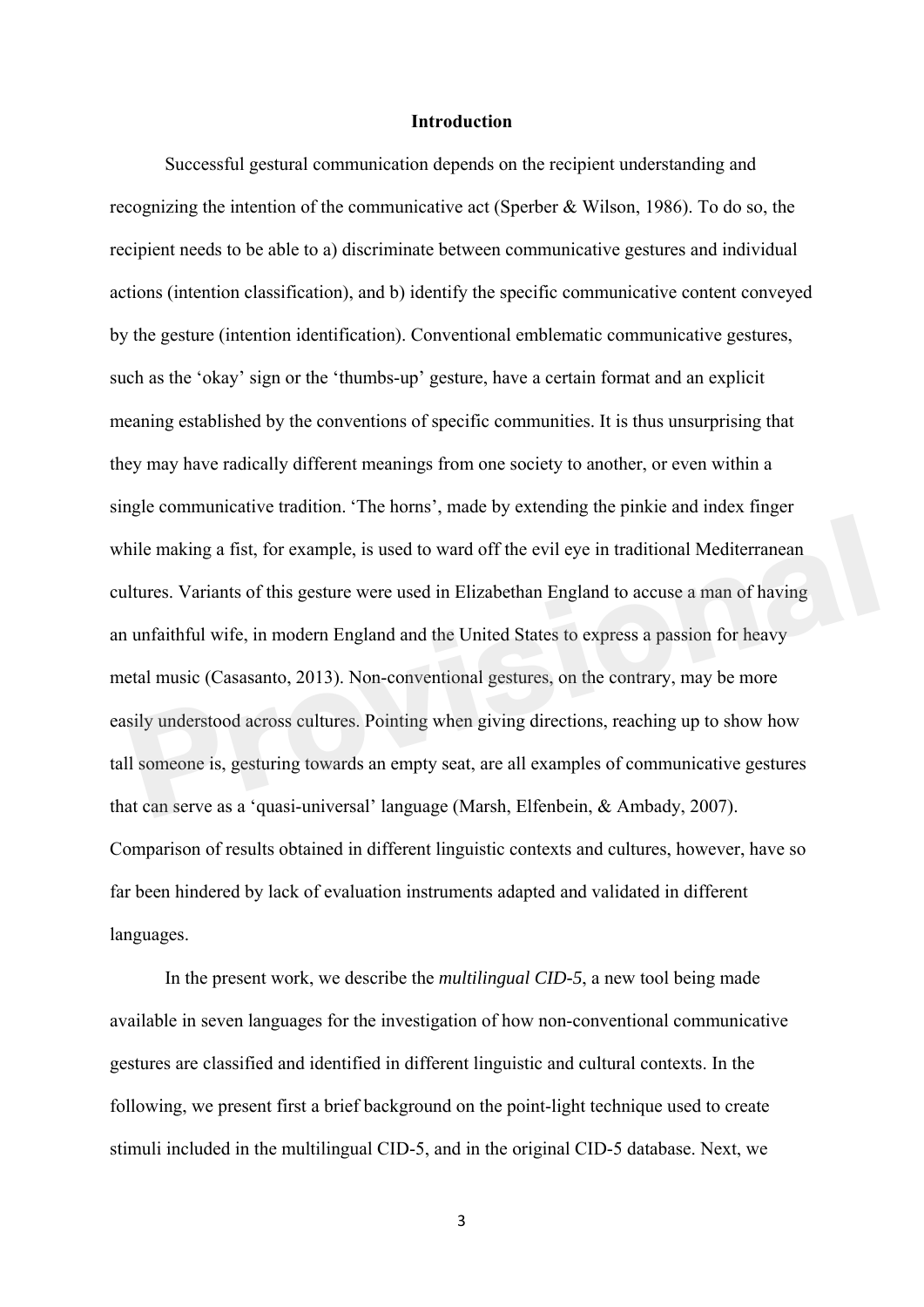provide a detailed description of multilingual CID-5 database, including all the materials available for download. Finally, we present normative data collected to assess the stimulus classification (communicative vs. individual) and intention identification by speakers of seven different languages, namely Chinese, Dutch, English, French, German, Italian, and Polish.

#### *Gestural communication through point-light displays*

The point-light technique is a method for representing biological motion through limited visual information (Johansson, 1973). With this method, the movements of a body of a living being are represented by a small number of point lights indicating the major joints of a person performing a given action. Despite the absence of other cues such as contour, color, or texture, observers can quite easily identify what an actor is doing (e.g., Vanrie & Verfaillie, 2004), as well as many features of the actor themselves, including identity (e.g., Loula, Prasad, Harber, & Shiffrar, 2005), gender (e.g., Brooks et al., 2008; Kozlowski & Cutting, 1977; Pollick, Kay, Heim, & Stringer, 2005), age (Montpare & Zebrowitz-McArthur,1988), emotional state (e.g., Atkinson, Dittrich, Gemmell, & Young, 2004; Clarke, Bradshaw, Field, Hampson, & Rose, 2005; Pollick, Paterson, Bruderlin, & Sanford, 2001), and personality traits (Heberlein et al., 2004). xture, observers can quite easily identify what an actor is doing (e.g., Vanrie & Verfaillie, 04), as well as many features of the actor themselves, including identity (e.g., Loula, asad, Harber, & Shiffrar, 2005), gender

Given this keen sensitivity to action motion signatures, it is reasonable to expect that people are also able to discern communicative gestures from point-light displays. Along these lines, recent evidence suggests that biological motion information is sufficient for clear classification of a non-conventional action as communicative, as well as for the identification of the specific communicative intent (Manera et al., 2010; 2011a, 2011b, 2013; Centelles et al., 2010). Furthermore, Manera et al., (2011a; 2013) demonstrated that in the context of a communicative interaction between two point-light agents, observing the communicative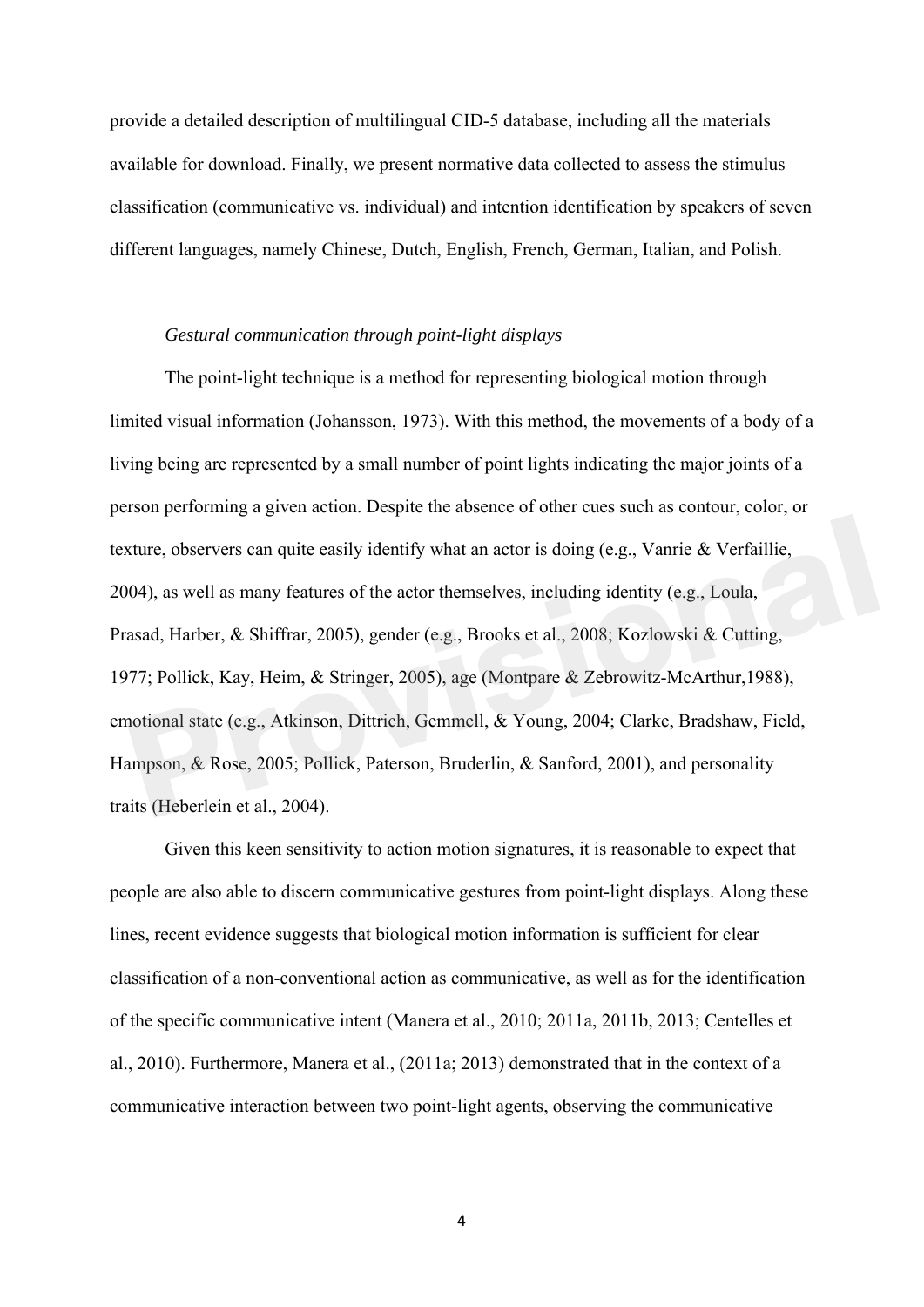gesture of one agent enhances the visual discrimination of a second agent who responds appropriately.

The generalizability of these findings across different cultures and linguistic communities, however, is until now poorly documented. There is evidence that biological motion perception is not necessarily influenced by culture, and that point-light stimuli reproducing simple and putatively universal human actions, such as walking, can be recognized even by indigene populations of Amazonian territories (Pica et al., 2011; see also Barrett et al., 2005), as well as by newborns (Simion, Regolin, & Bulf, 2008). It remains possible, however, that cultural tendencies to display particular non-conventional gestures in certain styles influence intention-from-movement judgments, and that speakers of different languages may classify and describe the same actions differently.

### *The CID-5 database*

The CID-5 database (Communicative Interaction Database, Five Alternative Forced Choice format, 5AFC) contains 21 full-body point-light stimuli depicting two agents (A and B) engaged either in communicative interactions (N=14) or non-communicative individual actions (N=7) as seen from four different viewpoints. Following Dekeyser, Verfaillie, and Vanrie (2002), stimuli were constructed by combining motion capture techniques and 3-D animation software to provide precise control over the computer-generated actions and allow the actions of the two agents to be independently manipulated. For each action stimulus, the CID-5 provides i) coordinate files for each actor; ii) movie files depicting the action of the two agents as seen from four different perspectives; iii) five action alternatives describing the action performed by the two agents. The CID-5 database can be freely downloaded from http://bsb-lab.org/research/. provides the same actions differently.<br>
The CID-5 database<br>
The CID-5 database (Communicative Interaction Database, Five Alternative Forced<br>
poice format, 5AFC) contains 21 full-body point-light stimuli depicting two agent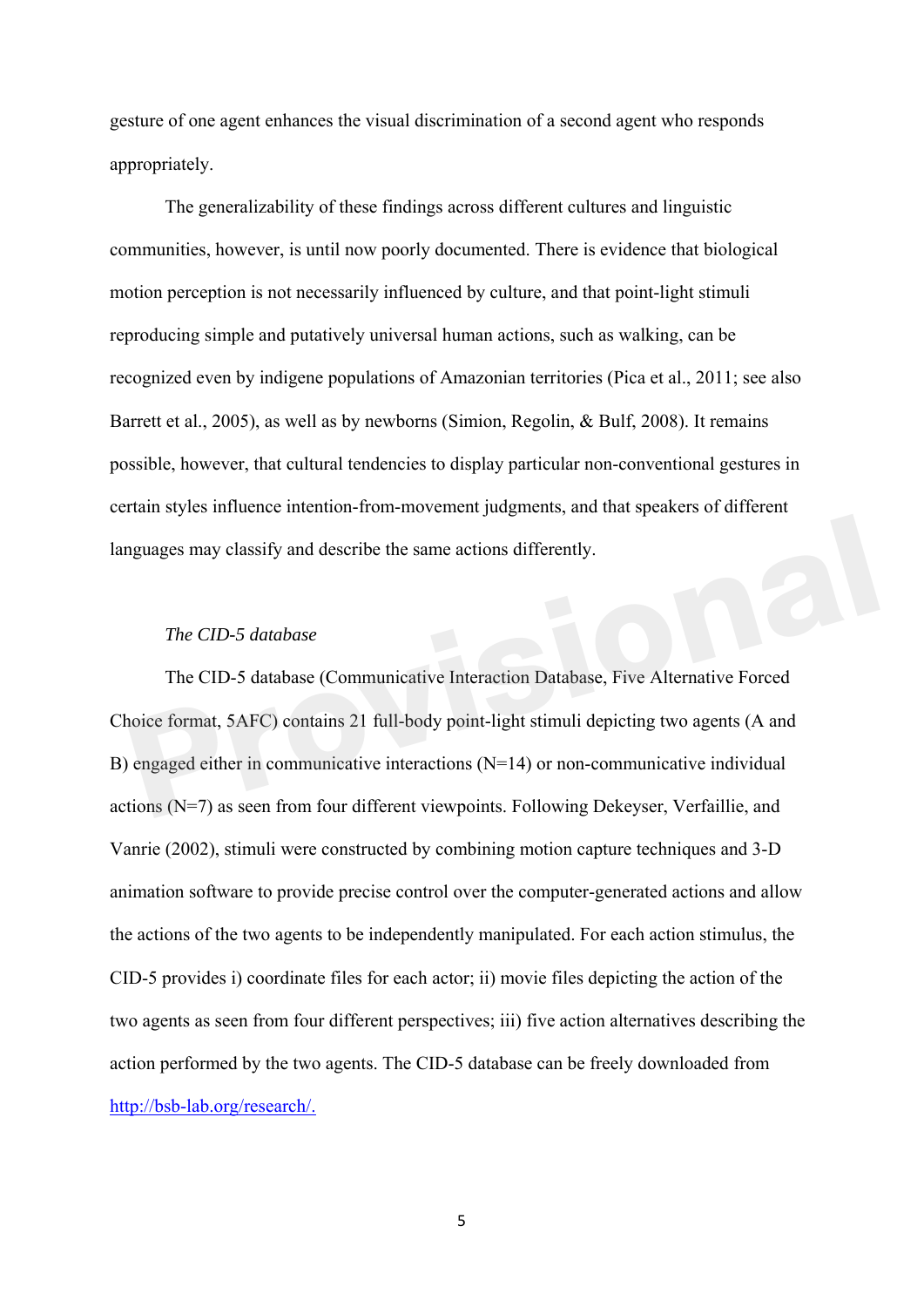Results collected on a sample of 113 Italian speaking participants using these stimuli confirmed that naive observers are able to distinguish communicative and individual gestures, and to identify the correct action description among the five alternatives (Manera, von der Luhe, Schilbach, Verfaillie, & Becchio, in press). The *multilingual CID-5* extends the CID-5 by providing a translation of the response alternatives into seven different languages: Chinese, Dutch, English, French, German, Italian, and Polish. Furthermore, it provides some normative data to validate the alternative action descriptions in the different languages.

#### **The multilingual CID-5 Database**

Building on the CID-5 database, the *multilingual CID-5* database provides a new tool to investigate classification and identification of non-conventional communicative gestures by speakers of different languages. The database can be retrieved as a supplement from the Frontiers in Psychology website (XXX), or from the website of the Biology of Social Behavior Lab, University of Torino (http://bsb-lab.org/research/). investigate classification and identification of non-conventional communicative gestures by<br>eakers of different languages. The database can be retrieved as a supplement from the<br>ontiers in Psychology website (XXX), or from

## **Actions**

A brief description of each action stimulus is reported in Table 1. Stimuli consist of the 21 point-light actions depicting two point-light agents, each consisting of 13 markers indicating head, shoulders, elbows, wrists, hips, knees, and feet. For each stimulus, we report the stimulus classification (communicative vs. individual), a brief description of the actions of agent A and agent B, and the actors' gender.

Stimuli were originally constructed by capturing the movements of four actors, two Italian females and two Dutch males, each wearing 30 reflective spherical markers (Qualisys MacReflex motion capture system; Qualisys; Gothenburg, Sweden, consisting of six 30-Hz position units). For the communicative interactions, the two female and the two male actors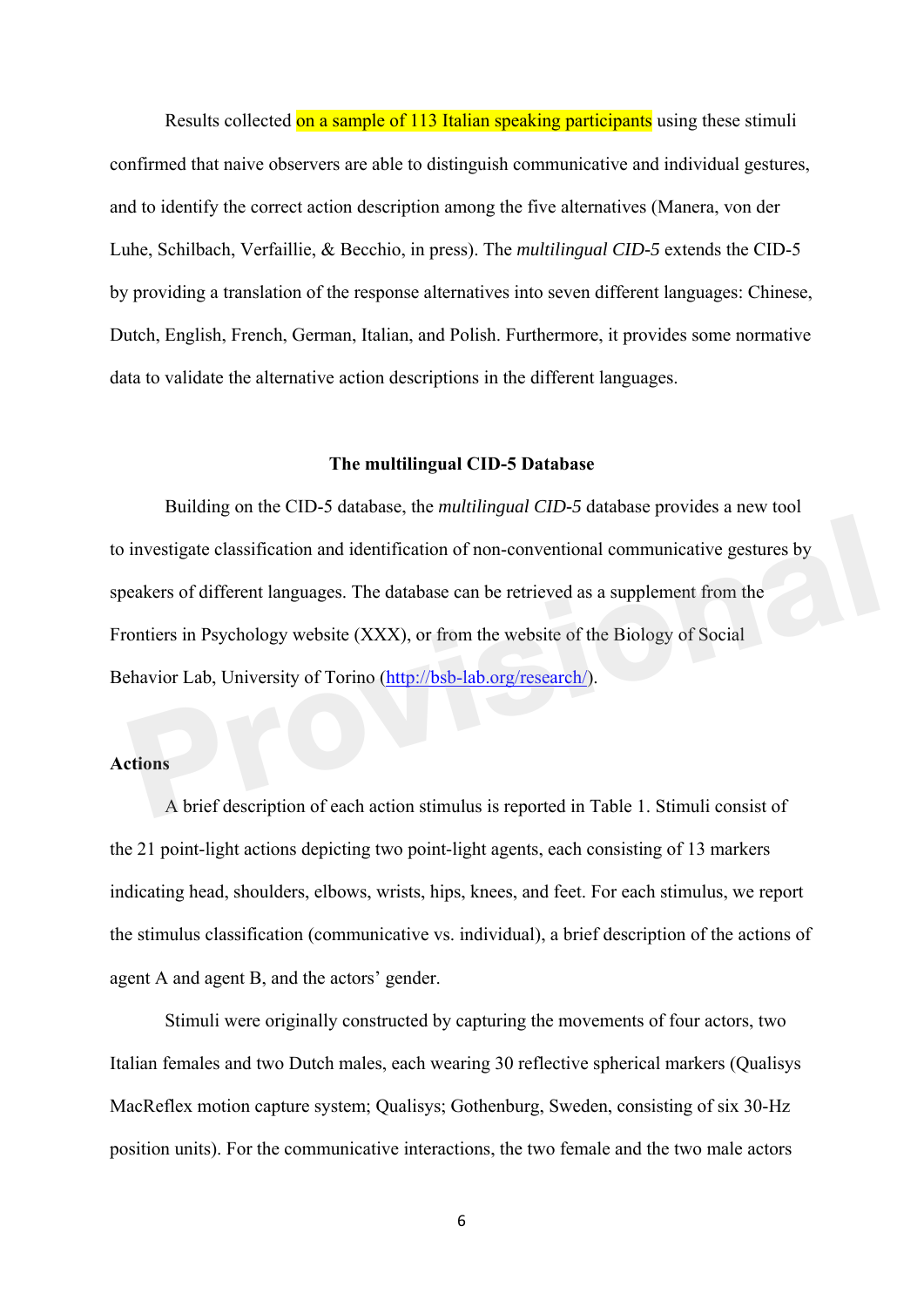worked in pair (a couple of male actors and a couple of female actresses) and were assigned to a 'communicator' and 'responder' role. The communicator (agent A) always initiated the interaction by performing a communicative gesture; the responder (agent B) perceived the communicative gesture and acted in response, based on a predefined interaction plot. To ensure that the responder's action matched the communicator's gesture in all respects (e.g., timing, position, kinematics), interactions were captured in real time, with the actors facing each other, at a distance of approximately 2 m. Individual actions were performed by agent A acting in isolation. Objects (e.g., table, chair, coins, fruits) were present during the production of actions to aid the actors in producing natural movements.

After the capture session, the 2-D data from all the position units were processed offline to calculate the 3-D coordinates of the markers. Missing data points (less than 5%) were filled in manually using customized functions of the Fluey 2 motion toolkit (MTK, Televirtual). The data from the markers were then imported into Character Studio (Autodesk, 1998). This allowed to animate a biped for each actor, consisting of a transparent skeleton and 13 bright dots attached to the center of the major joints (shoulders, elbows, wrists, hips, knees, and ankles) and the head. To create the actual movie files, the smoothed data were imported into 3D Studio as moving bright spheres, and all the frames of the action were rendered as avi-files from four different viewpoints. Some manual smoothing was performed to avoid any remaining "jumpy" dot movements. An orthographic projection was used, and there was no occlusion, so no explicit depth cues were available. To create the communicative action stimuli avi-files, data from the two actors of each couple were imported into the same 3D studio environment, making sure that the actors were exactly at the same distance as in the original recording session. To create the individual action stimuli .avi files, the communicator's gesture was substituted with an individual action performed by the same Filne to calculate the 3-D coordinates of the markers. Missing data points (less than 5%)<br>
Pre filled in manually using customized functions of the Fluey 2 motion toolkit (MTK,<br>
Provintual). The data from the markers were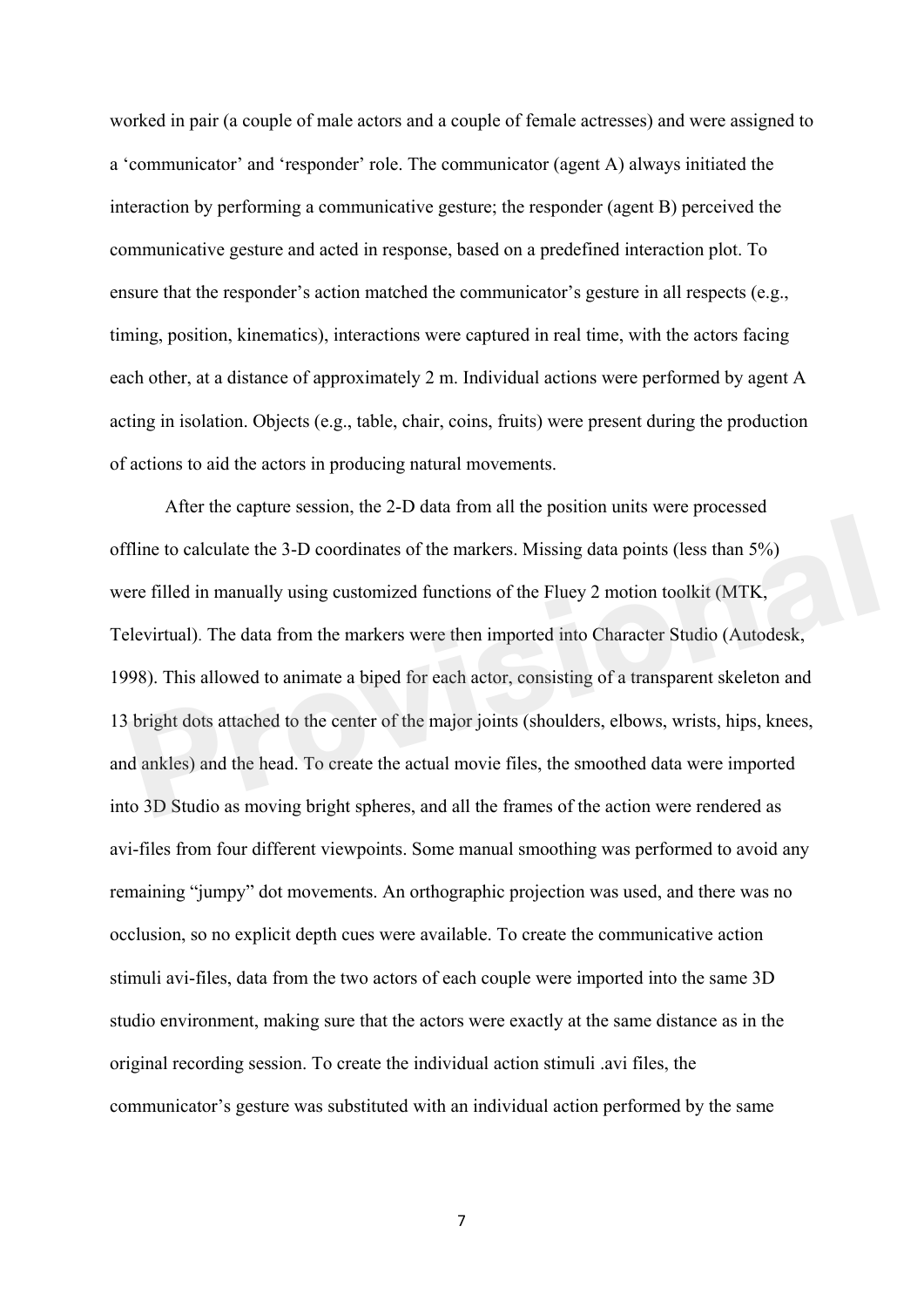actor, making sure to match stimulus duration. Objects present in the scene during motion capturing were never visible in any of the point-light displays.

[Insert table 1 here]

#### **Response alternatives**

The 'Response Alternatives' folder contains seven .doc files reporting the list of the five response alternatives for each action stimulus in seven different languages (Chinese, Dutch, English, French, German, Italian, and Polish).

The five alternatives included the correct action description and four incorrect response alternatives. The incorrect response alternatives were generated according to the following criteria. For each action stimulus (e.g., A asks B to walk away), two incorrect communicative alternatives (e.g., A opens the door for B; A asks B to move something) and two incorrect non-communicative alternatives (A stretches; A draws a line) were generated by modifying the description of the action of agent A. All alternative action descriptions were constructed to be physically compatible with the action performed by agent A. For instance, if agent A performed an arm movement, then reference to arm movement was included in all incorrect response alternatives describing the action stimulus. Finally, to avoid that for communicative stimuli the correct alternative was selected simply based on the congruence between the actions of the two agents (i.e., agent A asks B to perform an action, and agent B responds *accordingly*), for each action stimulus, one of the incorrect communicative alternatives always described a congruent interaction between the two agents (see Table 4). The description of the action of agent B was the same for all response alternatives. is promose alternatives. The incorrect response alternatives were generated according to the llowing criteria. For each action stimulus (e.g., A asks B to walk away), two incorrect mmunicative alternatives (e.g., A opens t

#### *Translation of the alternatives*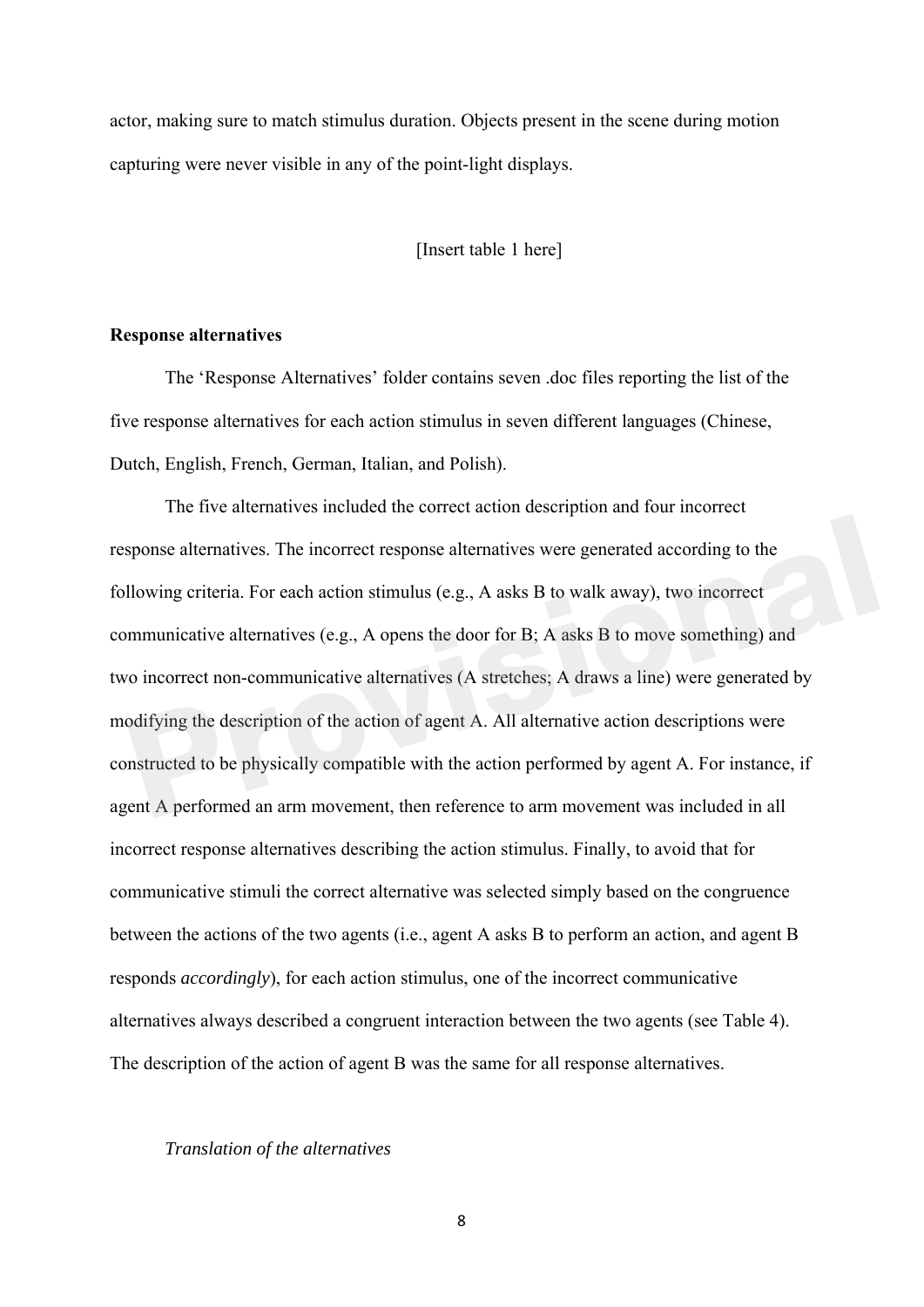Translations in each language were performed by two independent native speakers. Translators were provided with the English version of the alternatives, and the original pointlight movie files. The two translations were then compared, and in case of discrepancies, the translators were asked to decide together which description matched better the English version of the alternative and the corresponding point-light video.

#### **Collection of preliminary data**

#### **Participants**

140 healthy volunteers (61 male, 79 female; age, M= 24.9, SD= 4.6, years of education,  $M= 15.8$ ,  $SD= 2.2$ ) took part in this study, 20 for each of the following languages: Chinese, Dutch, English, French, German, Italian and Polish. Participants were recruited at the University and Polytechnic of Torino, in Italy (Chinese and Italian speakers), at the Katholieke Universiteit Leuven, in Belgium (Dutch speakers), at the University of California at Davis, in the United States (English speakers), at the University Hospital Cologne, in Germany (German speakers), at the University of Nice Sophia Antipolis and the Nice University Hospitals, in France (French speakers), and at the University of Warsaw, in Poland (Polish speakers). They received course credits or payment for their participation. Demographic characteristics of the participants of each country are reported in Table 2 and Figure 1. All participants had normal or corrected to normal vision, and were naive as to the purpose of the study. The study was approved by the local ethical committees. innese, Dutch, English, French, German, Italian and Polish. Participants were recruited at a University and Polytechnic of Torino, in Italy (Chinese and Italian speakers), at the atholieke Universiteit Leuven, in Belgium (

[Insert Table 2 here]

[Insert Figure 1 here]

#### **Stimuli and procedure**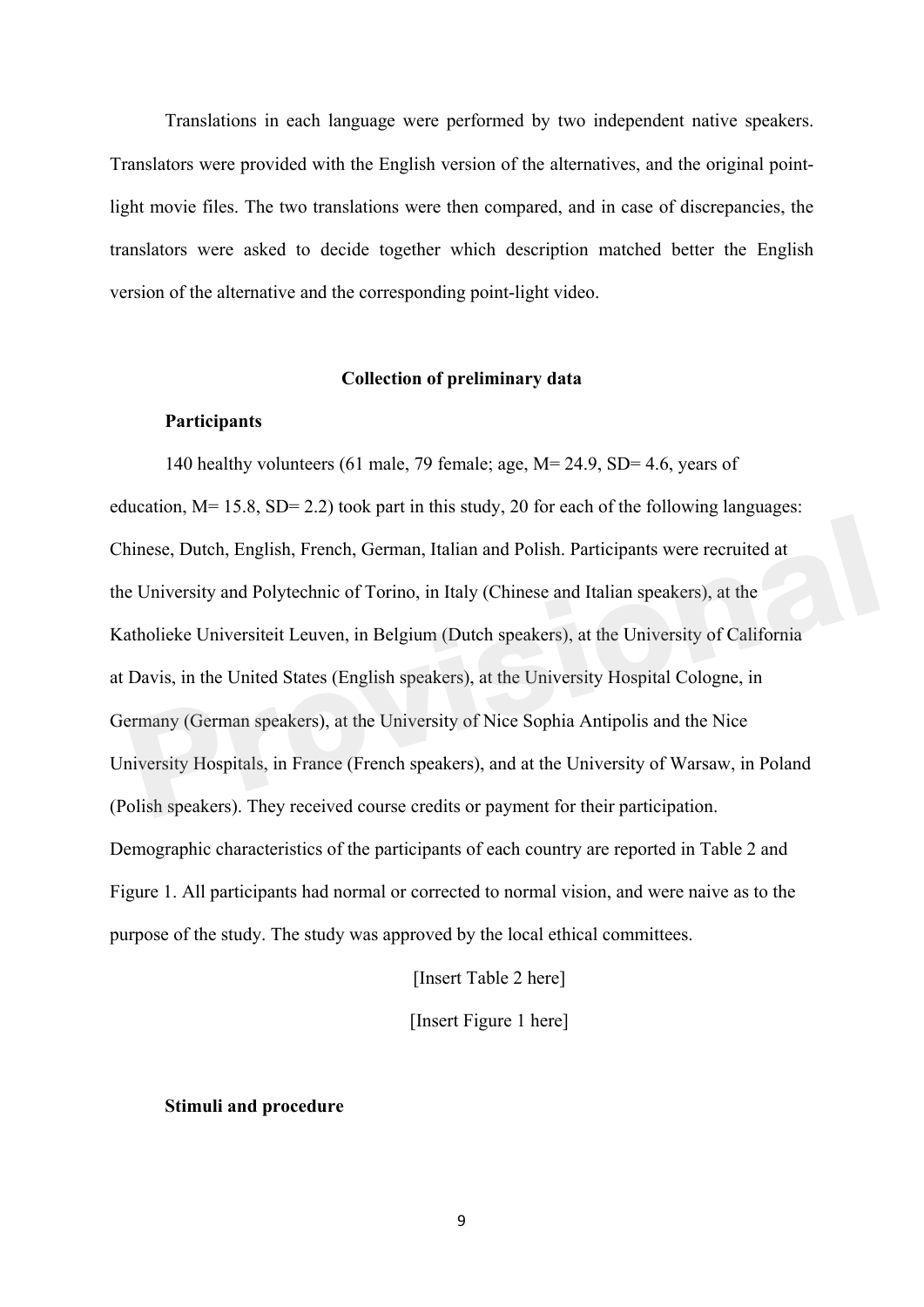Twenty-one point-light actions taken from CID-5 database were employed (Manera et al.,  $\overline{in}$  press), including 14 communicative interactions in which the two agents (A and B) were engaged in a communicative interaction (e.g., agent A points out at the ceiling, agent B looks at the ceiling) and 7 non-communicative individual actions, in which A and B were acting independently of each other (e.g., A drinks, B sits down). Agent A was positioned on the right side of the screen, and agent B was positioned on the left side of the screen (corresponding to the 125° perspective in the CID-5 database; see the description of the video perspectives reported in Manera et al., 2010) in all the action stimuli. The two agents were displayed simultaneously, with action of agent B (the responder in the communicative stimuli) always following in time the action of agent A (the communicator in the communicative stimuli). Stimuli were presented in a randomized order. Following the procedure used in previous reports (e.g., Manera et al., in press), each video with the two agents was shown twice consecutively, with the two videos separated by a 500ms fixation cross. After the second **presentation** of each video, participants were, firstly, asked to decide whether the two agents were communicating vs. acting independently of each other (intention classification). The question was displayed on the screen until a response was provided. Secondly, participants were asked to select the correct action description among five numbered response alternatives displayed simultaneously (intention identification). The order of the response alternatives was randomized across stimuli. The question was presented on the screen until response, with no time restriction. No feedback concerning response correctness was given to the participants. Depending on the sample, instructions, questions, and response alternatives were presented in Chinese, Dutch, English, French, German, Italian, or Polish. muli). Stimuli were presented in a randomized order. Following the procedure used in evious reports (e.g., Manera et al., in press), each video with the two agents was shown tice consecutively, with the two videos separate

The Chinese and Polish versions of the procedure were created with E-prime software (Psychology Software Tool, Inc), while the Dutch, English, French, German and Italian versions of the procedure were created with Presentation software (Neurobehavioral Systems,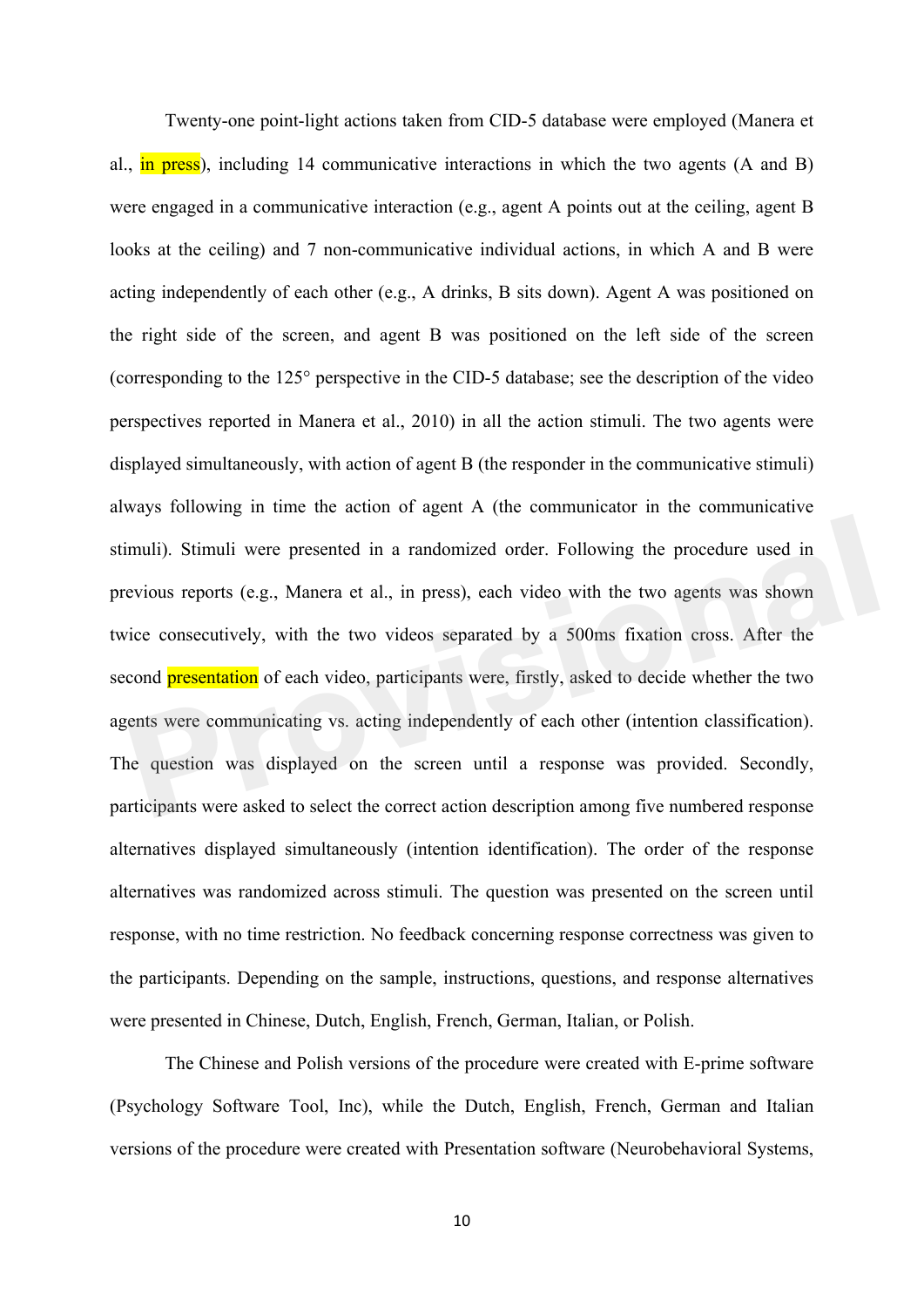Inc.) In all language samples, stimuli were displayed on a 14" to 17" LCD screen. The task took approximately 15-20 minutes to complete.

## **Results**

#### *Demographics*

Chi Square analysis revealed no gender differences among the seven samples corresponding to the different languages ( $\chi^2$  = 4.76, *p*= .574). A between-subject ANOVA with age as dependent variable and language (Chinese, Dutch, English, French, German, Italian and Polish) as between subject factor revealed a significant difference in age among the different language groups  $(F_{(6, 133)} = 11.52, p < .001)$ . Post-hoc comparisons (Bonferroni corrected) revealed that French-speaking participants were significantly older than Chinesespeaking participants ( $p < .001$ ), Dutch-speaking participants ( $p = .003$ ), English-speaking participants ( $p < .001$ ), Italian-speaking participants ( $p = .010$ ) and Polish-speaking participants ( $p < .001$ ). Dutch-speaking participants were significantly older than Englishspeaking participants ( $p = .027$ ). English-speaking participants were younger than Germanspeaking participants ( $p < .001$ ), and Italian-speaking participants ( $p = .008$ ). Finally, Germanspeaking participants were significantly older than Polish-speaking participants ( $p = .004$ ). Frected) revealed that French-speaking participants were significantly older than Chinese-<br>eaking participants ( $p < .001$ ), Dutch-speaking participants ( $p = .003$ ), English-speaking<br>rticipants ( $p < .001$ ), Italian-speaking p

A between-subject ANOVA with education as dependent variable and language (Chinese, Dutch, English, French, German, Italian and Polish) as between subject factor revealed a significant difference in education between the different language groups  $(F_{(6, 133)}$ = 11.00, *p* < .001). Post-hoc comparisons (Bonferroni corrected) revealed that French-speaking participants had more education years compared to Chinese-speaking participants ( $p < .001$ ), Dutch-speaking participants ( $p = .022$ ), English-speaking participants ( $p < .001$ ), and Polishspeaking participants ( $p < .001$ ). Chinese-speaking participants had fewer education years compared to German-speaking participants ( $p < .001$ ). English-speaking participants had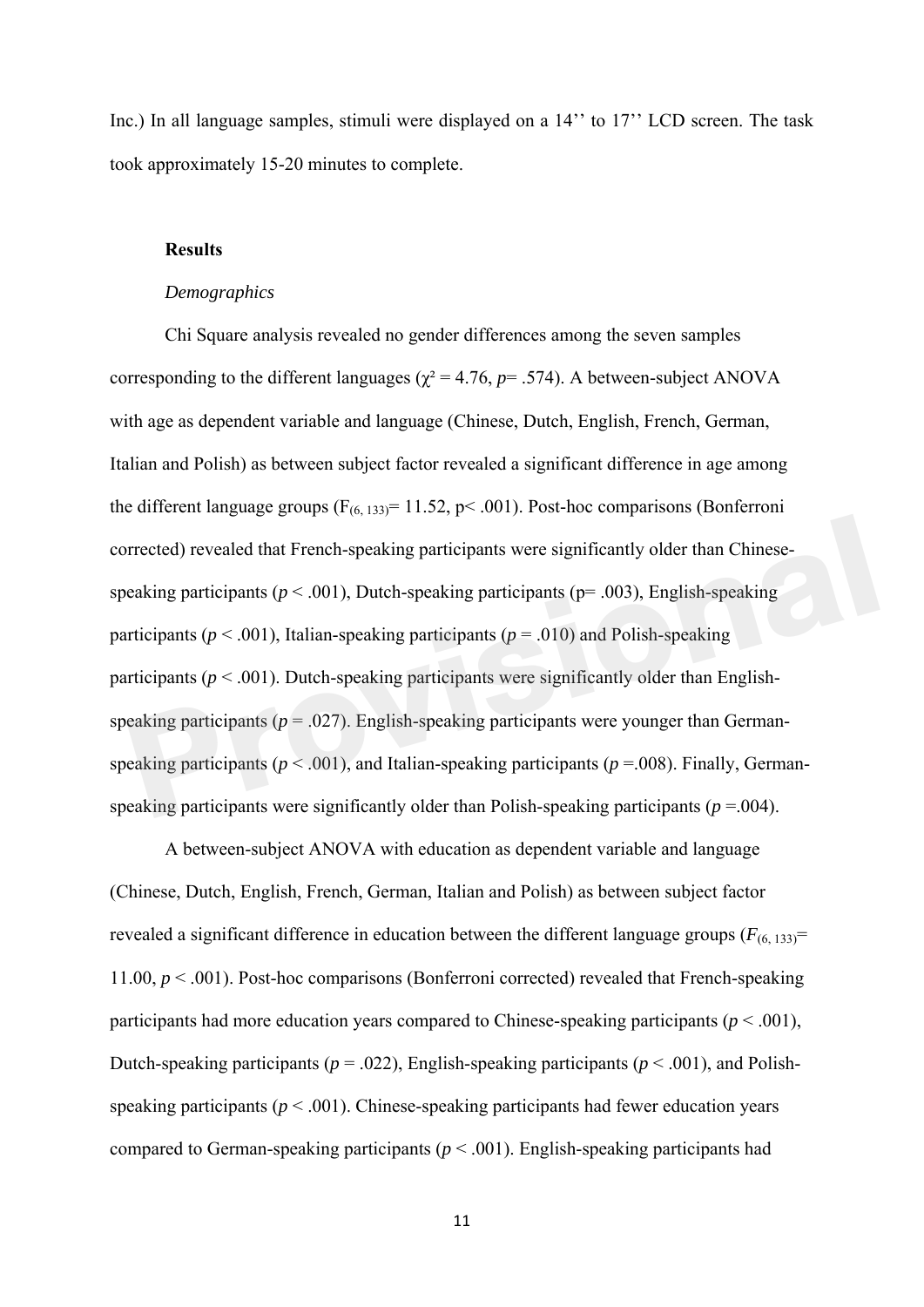fewer education years compared to German-speaking participants ( $p = .001$ ) and Italianspeaking participants ( $p = 0.022$ ). Finally, Polish speaking participants had fewer education years compared to German-speaking participants ( $p < .001$ ) and Italian-speaking participants  $(p = .001)$ .

As age and education differed among the seven language-samples, they were added as covariates in all the between-subject analyses.

#### *Multilingual CID-5 task*

Separate analyses were conducted to evaluate global performance and recognizability of single stimuli.

#### *Data analysis*

### *Global performance*

To evaluate global performance, for each language we calculated the percentage of participants who correctly responded to the intention classification and the intention identification questions, and we extracted Signal Detection Theory (SDT) parameters. **Consider the Example 12 Solution**<br>To evaluate global performance, for each language we calculated the percentage of<br>ricipants who correctly responded to the intention classification and the intention<br>entification question

*Intention classification question.* To evaluate how participants distinguished between communicative and individual action stimuli, we calculated sensitivity (*d*') and criterion (*c*). For each participant, we calculated the proportion of hits (arbitrarily defined as ''communicative'' responses when the action stimulus was communicative) and false alarms (''communicative'' responses when the action stimulus was individual). Proportions of 0 were replaced with 0.5/N, and proportions of 1 were replaced with (N-0.5)/N (where N is the number of communicative and individual stimuli). *d'* and *c* were then submitted to single sample t-tests (test value  $= 0$ ) to ascertain whether discrimination performance was above chance level, and to verify the presence of any systematic response bias. Furthermore, to ascertain whether *d'* and *c* varied across languages, they were submitted to separate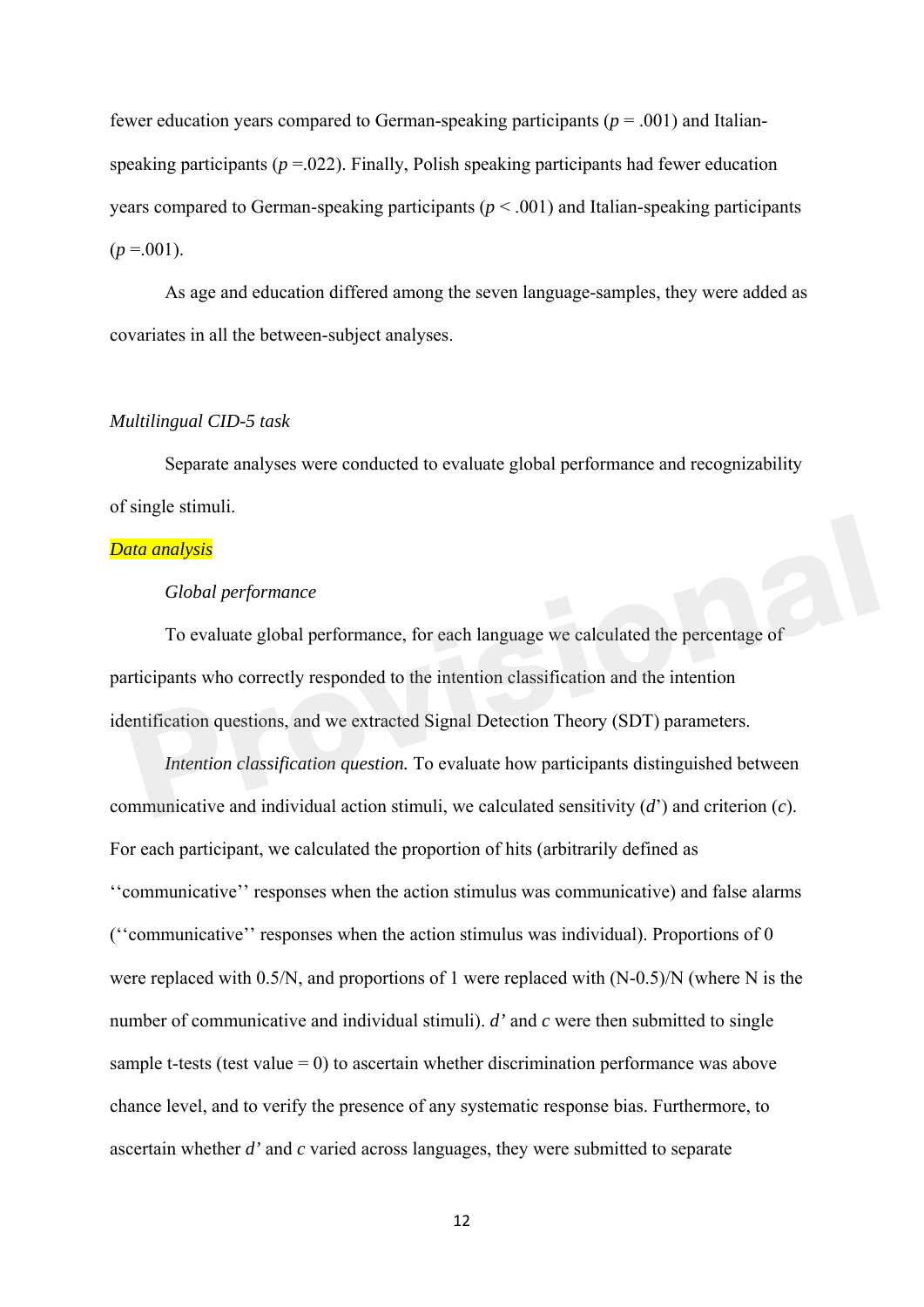ANCOVAs with Language (Chinese, Dutch, English, French, German, Italian, and Polish) and Gender (Male vs. Female) as between-subject factors, and Age and Education as covariates. Finally, in order to verify the presence of interactions between participants' gender and the gender of the actors in the ability to classify the actions as communicative vs. individual, the *d'* was submitted to a **repeated measures** ANOVA with Actor gender as withinsubject factor, and Gender as between-subject factor.

*Intention identification question.* First, to evaluate how participants distinguished between communicative and individual action stimuli (by selecting a communicative vs. an individual action alternative), we calculated sensitivity (*d*') and criterion (*c*) also for the intention identification question, after re-codifying the responses as communicative vs. individual. *d'* and *c* were submitted to single sample t-tests (test value  $= 0$ ) to ascertain whether discrimination performance was above chance level, and to verify the presence of any systematic response bias. Second, to evaluate the ability to select the correct response alternative, following the standard SDT approach to mAFC (e.g., Macmillan & Creelman, 2005), we used the proportion correct responses as a measure of sensitivity. To compare performance across different languages, we submitted the mean proportion of correct responses to a repeated measures ANCOVA with Intention (Communicative vs. Individual) as within-subject factor, Language (Chinese, Dutch, English, French, German, Italian, and Polish) and Gender (Male vs. Female) as between-subject factors, and Age and Education as covariates. Finally, in order to verify the presence of interactions between participants' gender and the gender of the actors in the intention identification ability, the proportion of correct responses was submitted to a repeated measures ANOVA with Actor gender as within-subject factor and Gender as between-subject factor. dividual. *d'* and *c* were submitted to single sample t-tests (test value = 0) to ascertain<br>nether discrimination performance was above chance level, and to verify the presence of<br>y systematic response bias. Second, to ev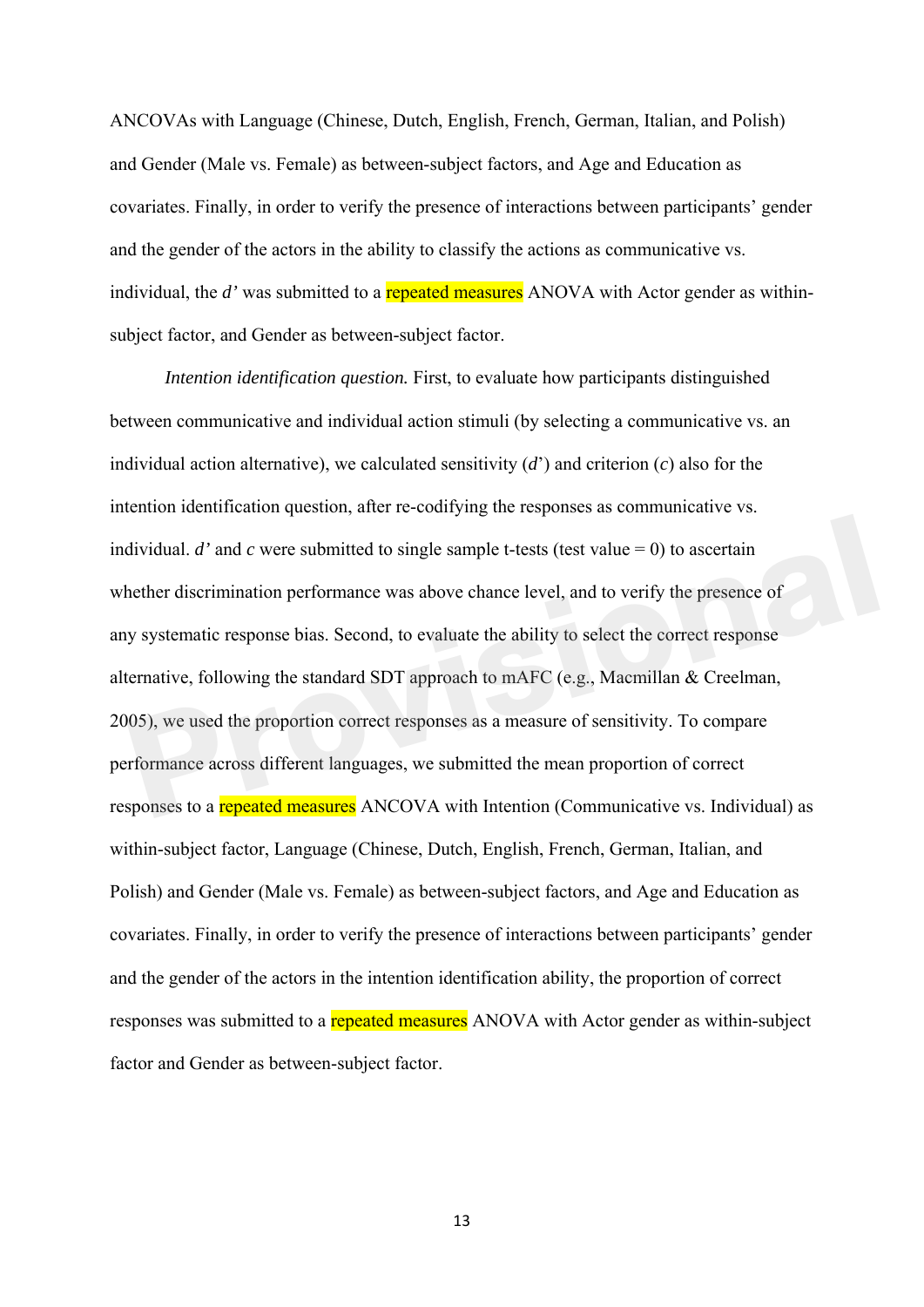*Stimulus recognizability.* To provide researchers with detailed data on the classification and identification of single stimuli across languages, for each action stimulus, we first calculated whether the proportion of correct responses differed from chance level that is, from .5 for question 1 (corresponding to 50% of correct responses) and .2 for question 2 (corresponding to 20% of correct responses) - by employing binomial tests. Bonferroni corrections were applied to adjust for multiple comparisons ( $\alpha$  = .05/21, = .0023). Second, we verified whether the distribution of correct responses (0 for incorrect response, 1 for correct response) and the distribution of errors (communicative alternative 1, communicative alternative 2, individual alternative 1 and individual alternative 2) varied depending on the factor Language (Chinese, Dutch, English, French, German, Italian, and Polish) by means of Chi-square analyses (see Table 4). Bonferroni corrections were applied (p< .0023).

## *Results*

### *Global performance*

Descriptive statistics (mean and SD) for the percentage of correct responses for the intention classification and the intention identification questions for each language are reported in Table 3. in-square analyses (see Table 4). Bonferroni corrections were applied (p< .0023).<br> **Provides**<br> **Provides**<br> **Provides**<br> **Provides**<br> **Provides**<br> **Provides**<br> **Provides**<br> **Provides**<br> **Provides**<br> **Provides**<br> **Provides**<br> **Provid** 

#### *Intention classification*.

Sensitivity (*d'*) for the full sample (N= 140) ranged from .27 to 3.23 (M = 2.46, SD = .57; see Figure 2a), and was significantly higher than zero  $(t_{(139)} = 51.15, p \le 0.001)$ , thus suggesting that participants, as a group, were able to discriminate communicative from individual action stimuli well above the chance level. The ANCOVA on *d'* with Language and Gender as between subject factors, and Age and Education as covariates revealed no statistically significant effects (corrected model,  $F_{(15, 124)} = .81$ , p= .664). Specifically, no significant effect of Language ( $F_{(6,124)} = .83$ , p= .546), Gender ( $F_{(1,124)} = .19$ ,  $p = .662$ ), Age  $(F_{(1,124)}=3.48, p=.064)$  or Education  $(F_{(1,124)}=.23, p=.633)$  was found. Criterion *c* for the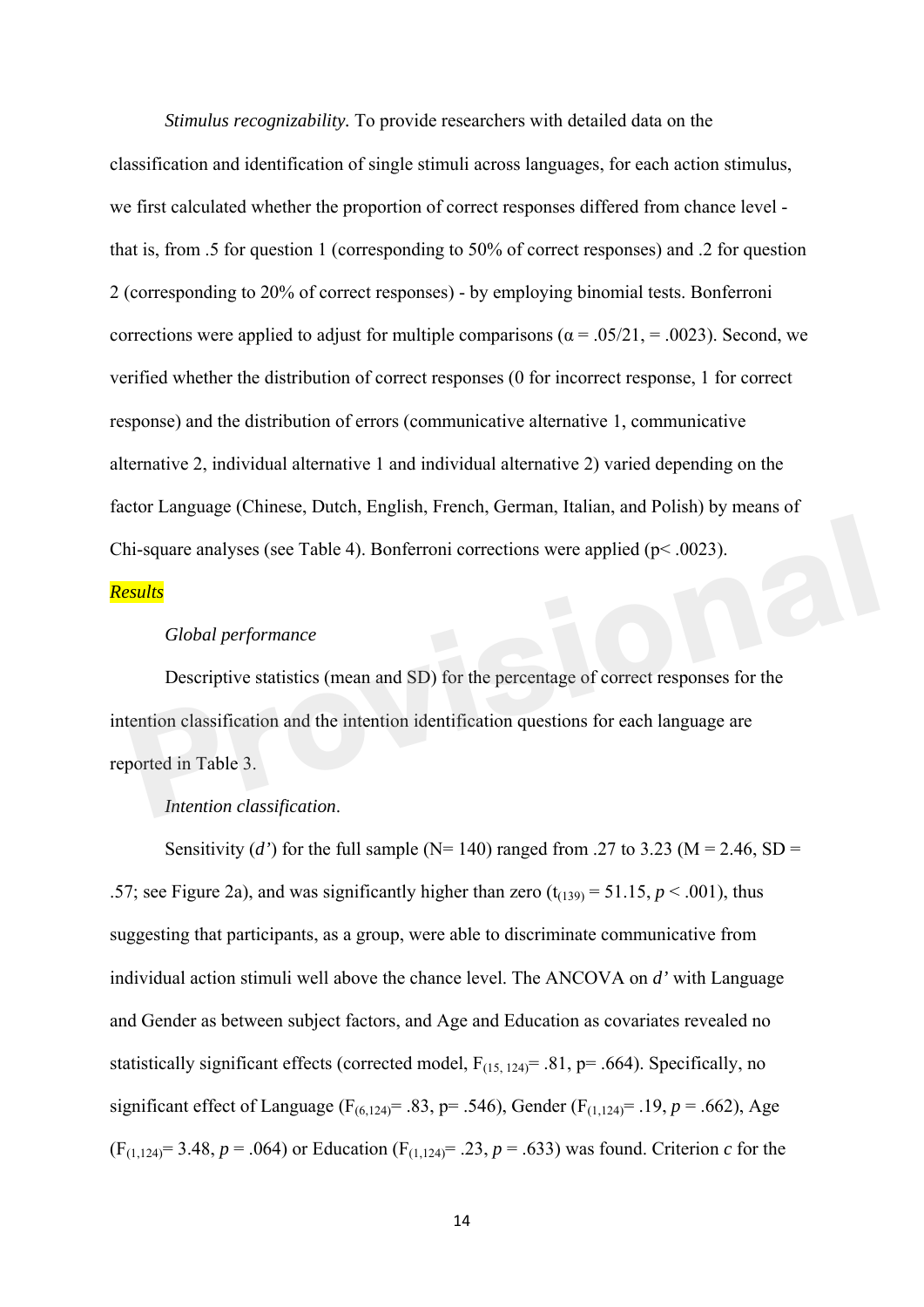full sample ( $N = 140$ ) ranged from -1.61 to .65 ( $M = -15$ ,  $SD = 0.36$ ; see Figure 2b), and was significantly lower than zero  $(t_{(139)} = -4.84, p < .001)$  thus suggesting that participants, as a group, had a tendency to rate stimuli as communicative. The ANCOVA with Language and Gender as between subject factors, and Age and Education as covariates was statistically significant (corrected model,  $F_{(15, 124)} = 2.95$ ,  $p < .001$ ). Specifically, a main effect of Language was found  $(F_{(6,124)}=4.75, p \le 0.001)$ . Post-hoc comparisons revealed that Chinese-speaking participants had a stronger tendency to rate stimuli as communicative compared to Frenchspeaking ( $p = .014$ ) and Italian-speaking participants ( $p = .007$ ). Similarly, Polish-speaking participants had a stronger tendency to rate stimuli as communicative compared to Frenchspeaking ( $p = .004$ ) and Italian-speaking participants ( $p = .001$ ). No significant effect of Gender (F<sub>(1,124)</sub> = 3.08,  $p = .082$ ), Age (F<sub>(1,124)</sub> = 1.54,  $p = .218$ ) or Education (F<sub>(1,124)</sub> = .03,  $p =$ .864) on *c* was found.

The repeated measures ANOVA on *d'* with Actor gender as within-subject factor and Gender as between-subject factor revealed a significant main effect of Actor Gender ( $F<sub>(1,138)</sub>$  = 6.70,  $p = .011$ ), with the proportion of correct responses being significantly higher for the female actresses ( $M = 2.56$ ) compared to the male actors ( $M = 2.33$ ). No effect of Gender  $(F<sub>(1,138)</sub> = .92, p = .340)$  and no significant interaction between Actor Gender and Gender  $(F<sub>(1.138)</sub> = .06, p = .815)$  was found. **Provide Eq. 4 Provide 1 Provide 1 Provide 1 Provide 1 Provide 1 Provide 1 Provide 1 Provide 1 Provide 1 Provide 1 Provide 1 Provide 1 Provide 1 Provide 1 Provide 1 Provide 1 Provide 1**

## [Insert Figure 2 here]

## *Intention identification*.

*Classification of the action of communicative vs. individual*. The *d'* calculated on the full sample  $(N = 140)$  after re-codifying the responses as communicative vs. individual ranged from .40 to 3.27 ( $M = 2.60$ ,  $SD = .53$ ), and was significantly higher than zero ( $t_{(139)} = 58.18$ , *p*  $\leq$  0.01), thus suggesting that, also for the action identification question, participants were able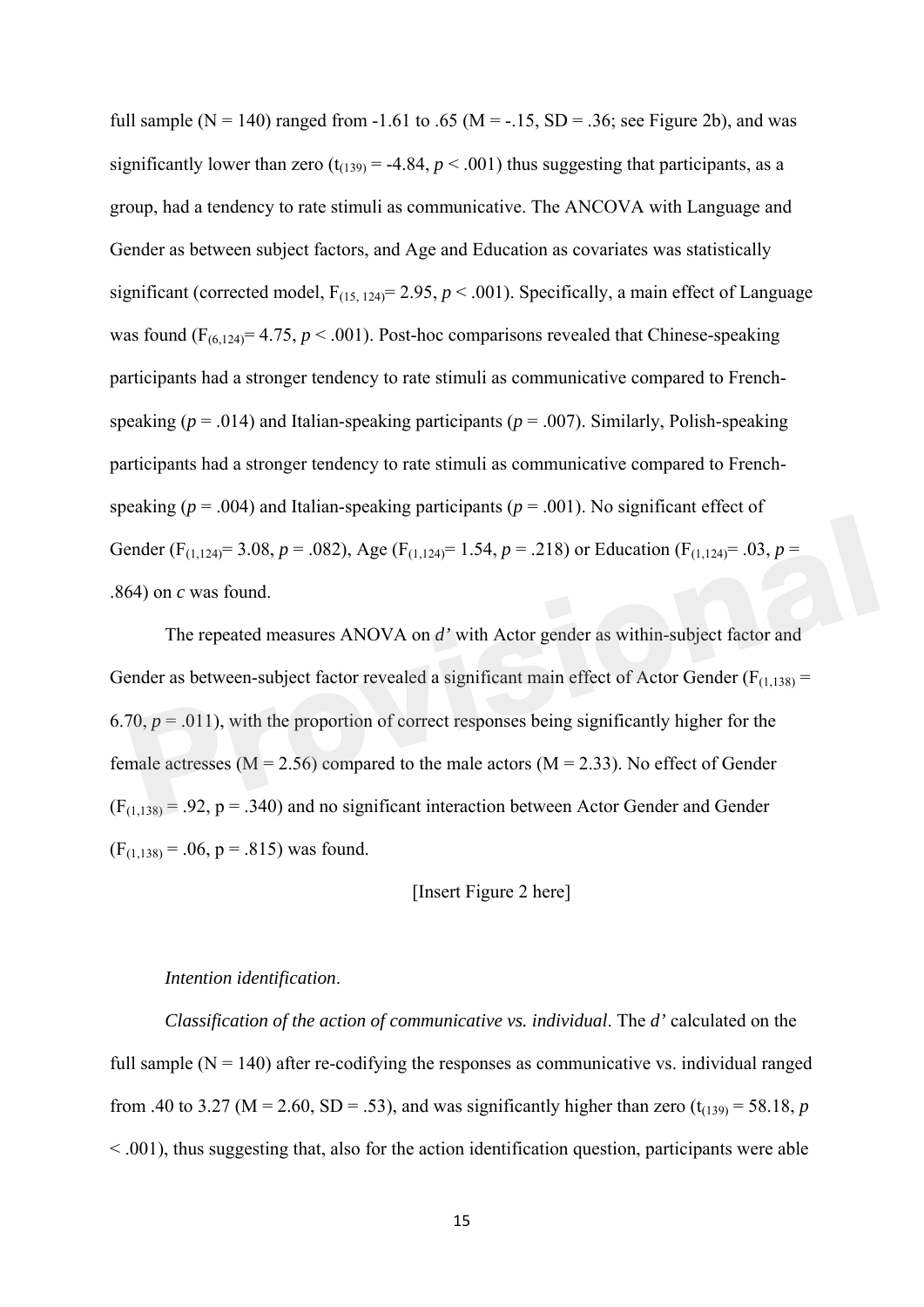to discriminate communicative from individual action stimuli well above the chance level. Criterion *c* calculated on the full sample ranged from -1.27 to .65 (M = -.04, SD = .28), and was not significantly different from zero  $(t_{(139)} = -1.56, p = .122)$ , thus suggesting that participants, contrary to what happened in the intention classification question, when asked to select the correct action description among several action alternatives, showed no response bias towards a communicative response.

*Selection of the correct response alternative*. The proportion of correct responses for each language is reported in Figure 3. The repeated measures ANCOVA with Intention as within-subject factor, Language and Gender as between subject factors and Age and Education as covariates revealed no significant effect of Intention ( $F_{(1,124)}$ = .76, p= .384), Gender (F<sub>(1,24)</sub>= .27, *p* = .606), Age (F<sub>(1,124)</sub>= 2.21, *p* = .139), or Education (F<sub>(1,124)</sub>= 2.13, *p* = .147) on the proportion of correct responses. However, a significant effect of Language was found  $(F_{(6,124)}= 2.71, p = .017)$ . Post-hoc comparisons revealed that French-speaking participants performed significantly better compared to the Dutch-speaking participants ( $p =$ .026). No two-way or three-way interaction reached statistical significance (all ps > .056). ender (F<sub>(1,24)</sub>= .27, *p* = .606), Age (F<sub>(1,124)</sub>= 2.21, *p* = .139), or Education (F<sub>(1,124)</sub>= 2.13, *p* = 47) on the proportion of correct responses. However, a significant effect of Language was und (F<sub>(6,124)</sub>= 2.71

The repeated measures ANOVA with Actor gender as within-subject factor and Gender as between-subject factor revealed a significant main effect of Actor Gender ( $F_{(1,138)}$  = 70.40, *p* < .001), with the proportion of correct responses being significantly higher for the female actresses ( $M = .83$ ) compared to the male actors ( $M = .71$ ). No effect of Gender  $(F<sub>(1,138)</sub> = .19, p = .664)$  and no significant interaction between Actor Gender and Gender  $(F<sub>(1.138)</sub> = 1.07, p = .302)$  was found.

> [Insert Table 3 here] [Insert Figure 3 here] [Insert Table 4 here]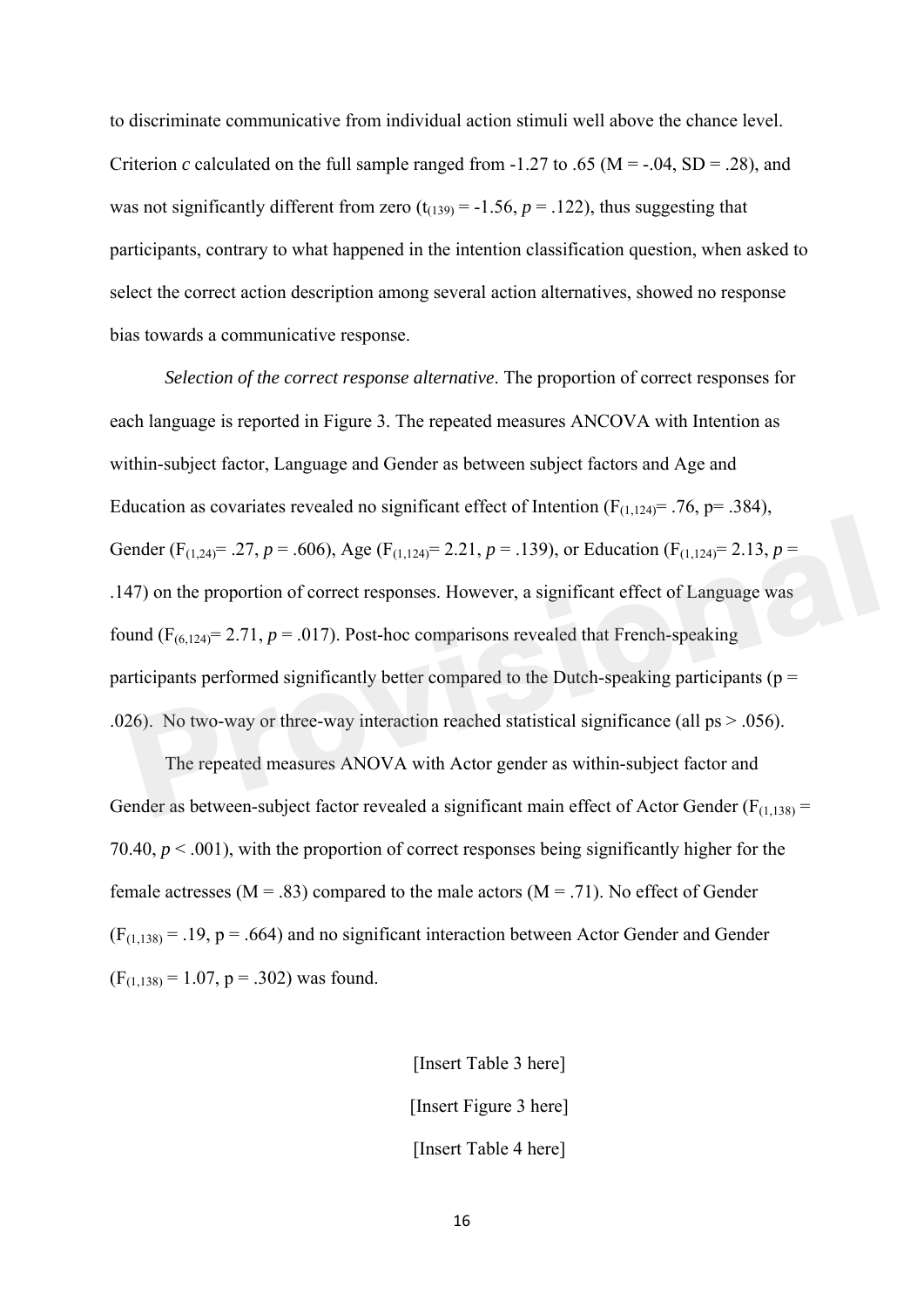#### *Stimulus recognizability*

For each stimulus, the percentage of participants who correctly responded to the classification question, and the percentage of participants who reported each of the alternatives in the identification question are reported in Table 4.

*Intention classification.* On average, participants correctly classified 90% of the action stimuli as communicative vs. individual (range =  $72\%$  - 99%; SD =  $8\%$ : Communicative stimuli,  $M = 91\%$ ,  $SD = 9\%$ ; Individual stimuli,  $M = 87\%$ ,  $SD = 8\%$ ). The actions that were less consistently recognized were "Look at the ceiling" for the communicative condition (correctly classified as communicative by 74% of the participants) and "Sneeze" for the individual condition (correctly classified as individual by 72% of the participants). Bonferroni corrected binomial tests conducted on the full sample revealed that action classification was above chance level (proportion of correct responses of .50) for all the action stimuli (all ps < .001). Chi-square tests performed on the single action stimuli (intention classification X Language) revealed that intention classification did not differ between languages for any of the 21 actions (see Table 4). Frected binomial tests conducted on the full sample revealed that action classification was<br>
ove chance level (proportion of correct responses of .50) for all the action stimuli (all ps <<br>
D1). Chi-square tests performed

*Intention identification.* On average, participants correctly described 76% of the action stimuli (range =  $36\%$  -  $96\%$ ; SD =  $17\%$ ; Communicative stimuli, M =  $74\%$ , SD =  $18\%$ ; Individual stimuli,  $M = 80\%$ ,  $SD = 14\%$ ). Examples of very well recognized stimuli are "Stop" and "Imitate me" for the communicative stimuli, and "Jump" and "Look under the foot" for the individual stimuli. Bonferroni corrected binomial tests conducted on the full sample revealed that action identification was above chance level (proportion of correct responses of .20) for all the action stimuli (all ps < .001). Bonferroni corrected Chi-square tests performed on the single action stimuli (intention identification X Language) revealed that intention identification varied by Language only for the following two actions: "Go out of the way"  $(p < .001)$ , and "No"  $(p < .001$ ; see Table 4). Bonferroni corrected Chi-square tests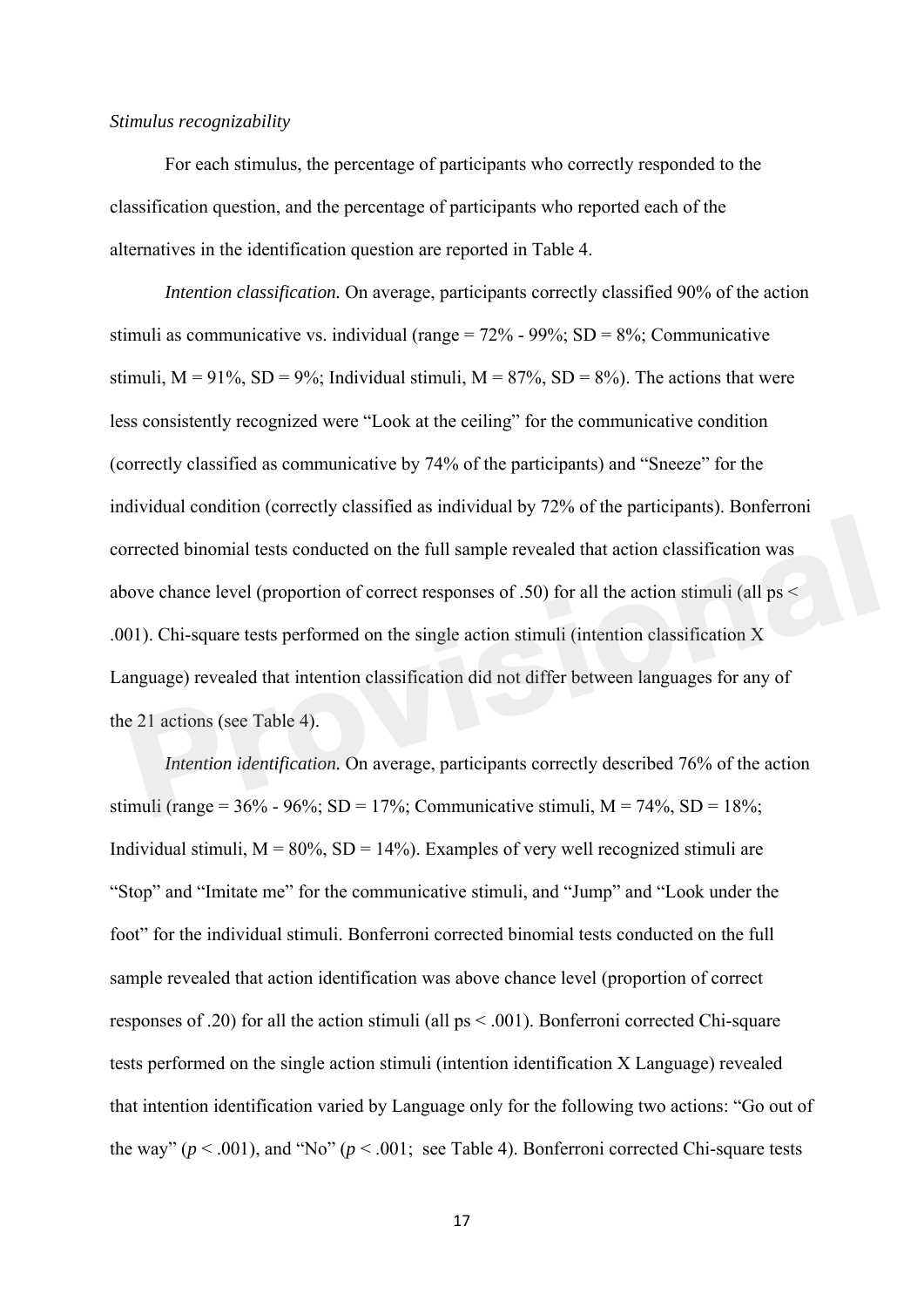performed on the errors revealed no significant effect of Language on any of the action stimuli (all *ps* > .018), thus suggesting that, when the intention identification was incorrect, participants in the different language samples tended to select the same wrong action alternatives. Some response alternatives were thus more misleading than others in all languages.

#### **Discussion**

In the present paper we describe the *multilingual CID-5*, a database of 21 full-body point-light stimuli depicting two agents engaged in communicative interactions (N=14) or performing non-communicative individual actions (N=7) as seen from different viewpoints. For each stimulus, we provide five plausible response alternatives (only one being correct) translated into seven different languages (Chinese, Dutch, English, French, German, Italian, and Polish). Normative data collected from 140 naive participants (20 participants per language) confirmed that all the stimuli included in the multilingual CID-5 were classified as communicative vs. individual and recognized well above chance level from participants of all the seven language samples. Comparisons of global performance across different languages revealed no difference across samples in the ability to classify actions as communicative vs. individual, as indexed by the SDT parameter *d'* calculated on the action classification question. Similarly, analyses on the proportion of correct responses divided by action stimulus revealed that all the 21 action stimuli were classified as communicative vs. individual in a comparable way in all language samples, with some actions being consistently very easy (e.g., 'Stop') and some others more difficult (e.g., 'Look at the ceiling') to classify. Overall, in the intention classification question participants showed a liberal criterion (negative *c*), that is a bias towards reporting the presence of a communicative interaction. This bias may be partially explained by the presence of a greater number of communicative action stimuli. The response r each stimulus, we provide five plausible response alternatives (only one being correct)<br>
Inslated into seven different languages (Chinese, Dutch, English, French, German, Italian,<br>
d Polish). Normative data collected fro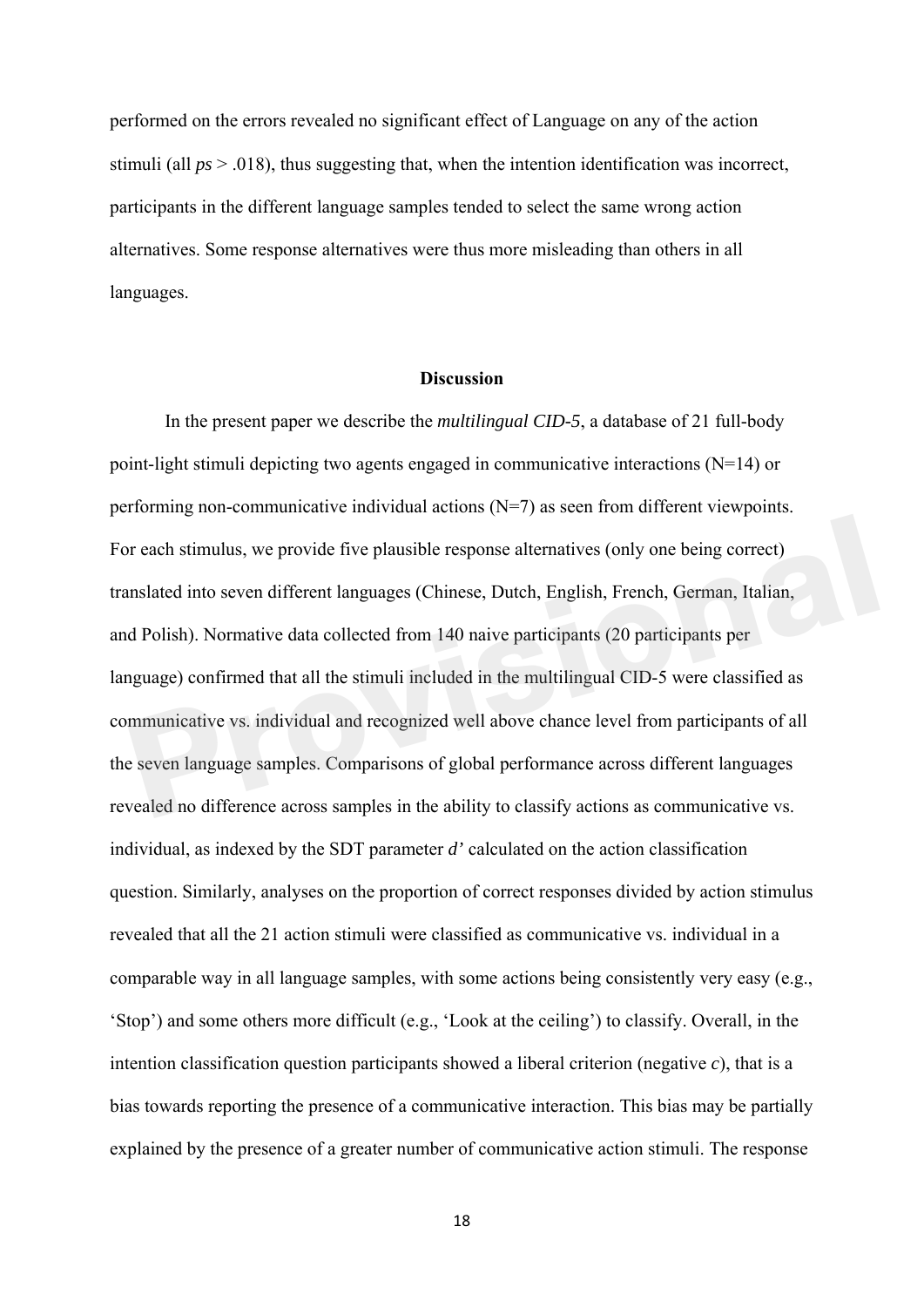bias showed a significant variation across language samples, and was especially evident in the Chinese-speaking and Polish-speaking samples. However, no bias towards reporting a communicative response alternative was found in the intention identification question, when participants were asked to select among multiple response alternatives. Thus, researchers interested in an unbiased measure of the ability to classify stimuli as communicative vs. individual may decide to rely on the intention identification question, after re-coding the response alternatives as communicative vs. individual.

For intention identification (selection of the correct response alternative), we found some individual variations in the proportion of correct responses across language samples, with French-speaking participants performing better compared to Dutch-speaking participants. Analyses divided by action stimulus revealed that 19 out of the 21 stimuli were identified in a comparable way across languages, while only 2 stimuli ("Go out of the way" and "No") showed language-dependent variations. Furthermore, the error analysis showed that when the intention identification was incorrect, participants in the different language samples tended to select the same wrong alternative, suggesting that, for most of action stimuli, some response alternatives were more misleading than others in all languages. **Providends**<br>**Providends** in a comparable way across languages, while only 2 stimuli ("Go out of the way"<br>d "No") showed language-dependent variations. Furthermore, the error analysis showed<br>at when the intention identific

These results provide evidence of instrument validity of the multilingual CID-5 as a new tool for the investigation of non-conventional communicative gestures in different languages. It is important to note that our data collection was designed to validate the alternatives in the different languages, and not to explore systematically cultural differences. Thus, from the present results, we cannot conclude that classification and identification of communicative gestures does not vary across cultures. First, participants in the different language samples were not balanced for age and education. Second, Chinese college students were tested in Italy and experienced thus mostly the same environment as Italian participants – a circumstance which might have well influenced their familiarity with the stimulus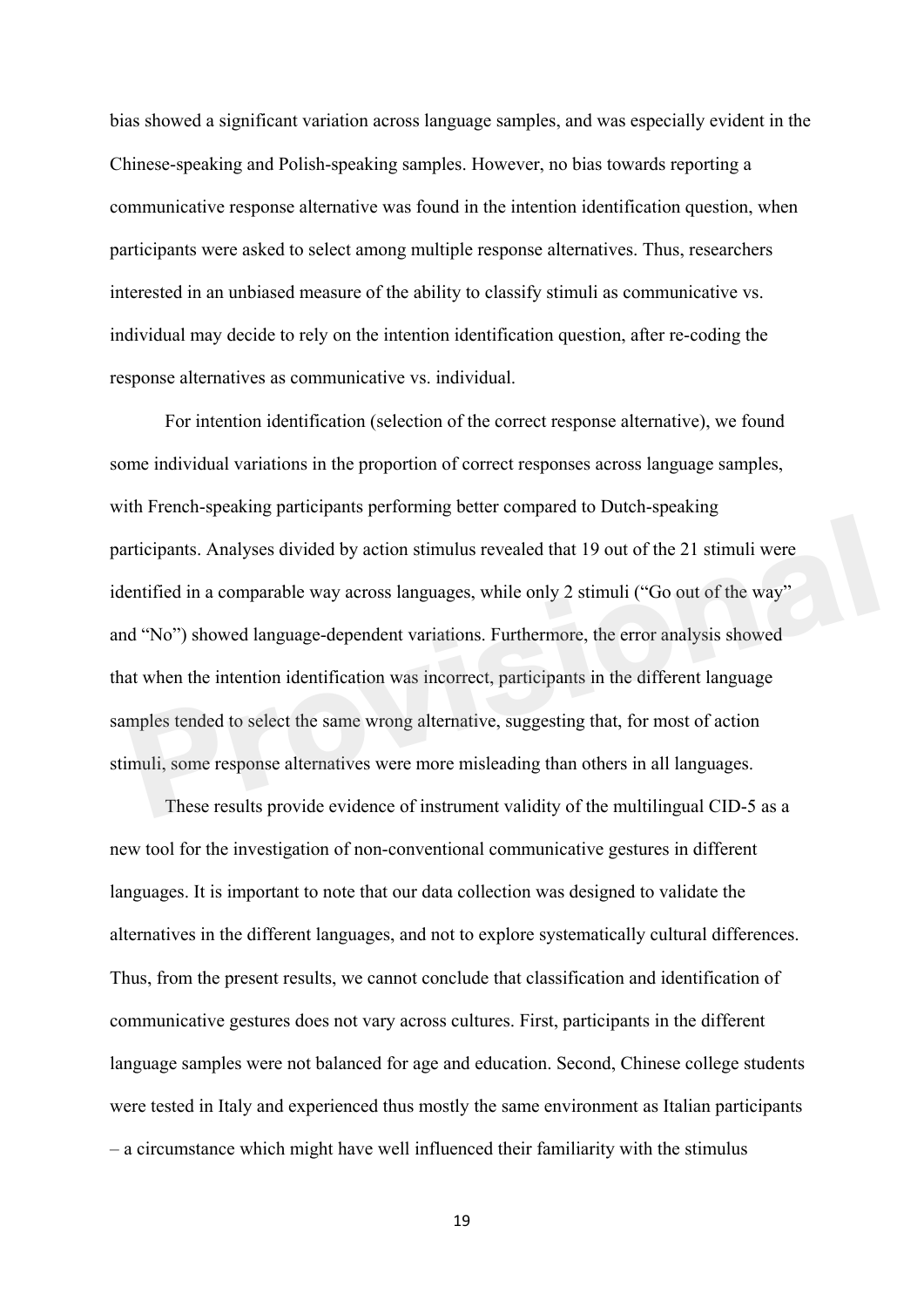material. Third, and more importantly, the selected sample groups were not very distant in terms of shared cultural heritage. Future investigations should therefore remain open to the possibilities of systematic difference in nonverbal behavior across distant cultures. A final limitation relates to potential differences in social cognition and visuo-spatial abilities, not assessed in the present study. As individual differences in these abilities have been shown to correlate with recognition of social information from point-light stimuli (Okruszek et al., 2015; von der Lühe et al., submitted), taking these variables into account may help to clarify the true nature of cross-linguistic and cross-cultural differences, if any, in intention-frommotion understanding.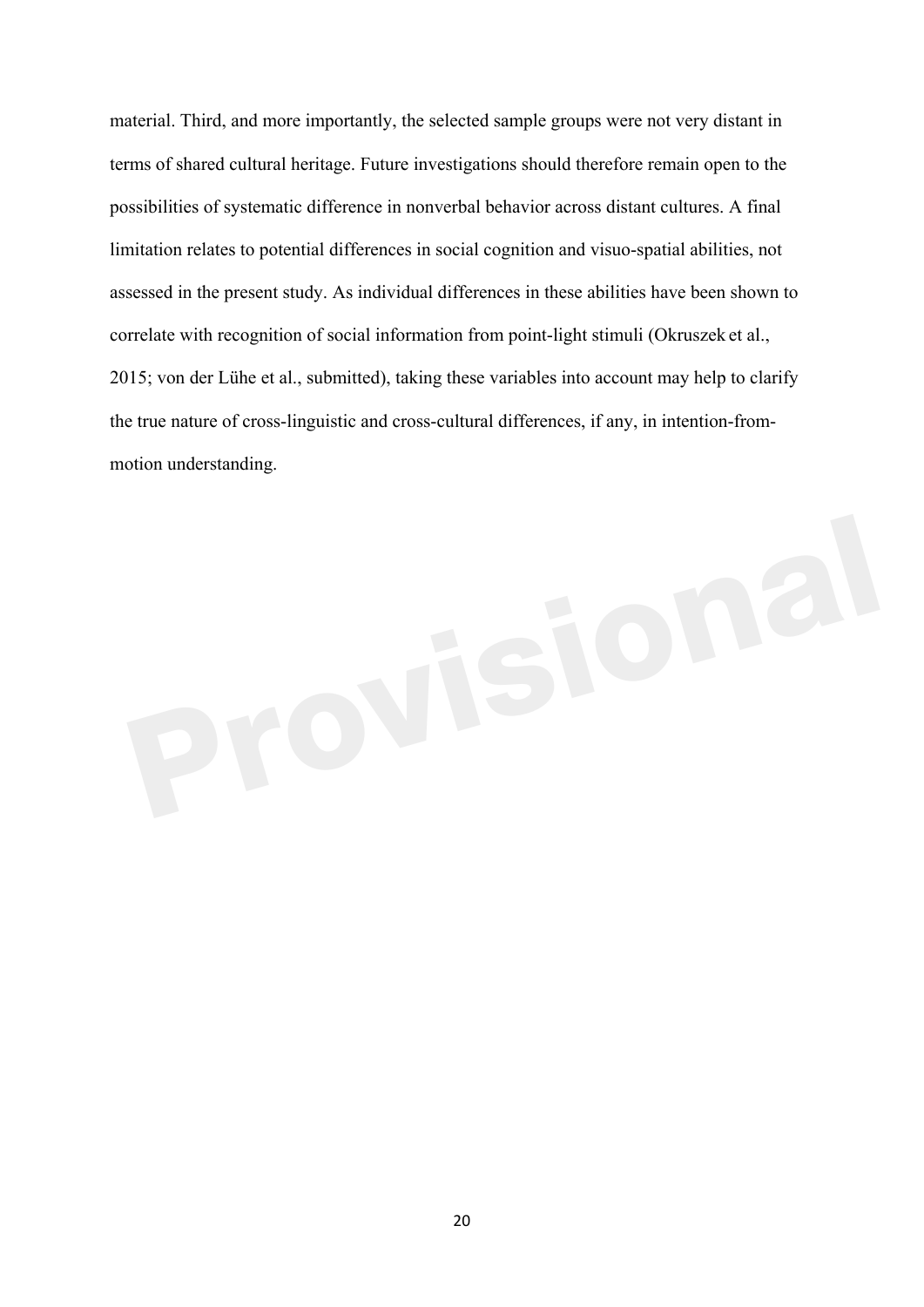## **References**

- Atkinson, A. P., Dittrich, W. H., Gemmell, A. J., & Young, A. W. (2004). Emotion perception from dynamic and static body expressions in point-light and full-light displays. *Perception, 33*, 717-746. doi:10.1068/p5096
- Autodesk, Inc. (1998). Character Studio Max (Release 2) [Computer software]. Sausalito, CA: Author.
- Barrett, H.C., Todd, P.M., Miller, G.F., & Blythe, P.W. (2005). Accurate judgments of intention from motion cues alone: A cross-cultural study. *Evolution and Human Behavior 26*, 313 – 331. doi:10.1016/j.evolhumbehav.2004.08.015
- Brooks, A., Schouten, B., Troje, N., Verfaillie, K., Blanke, O., & van der Zwan, R. (2008). Correlated changes in perceptions of the gender and orientation of ambiguous biological motion figures. *Current Biology, 18*, R728-R729. doi:10.1016/j.cub.2008.06.054 Correlated changes in perceptions of the gender and orientation of ambiguous<br>biological motion figures. *Current Biology, 18*, R728-R729.<br>doi:10.1016/j.cub.2008.06.054<br>assaanto, D. (2013). Gesture and language processing.
- Casasanto, D. (2013). Gesture and language processing. In H. Pashler (Ed.), *Encyclopedia of the Mind* (pp. 372-374), Thousand Oaks, CA: Sage Publications.
- Centelles, L., Assaiante, C., Etchegoyhen, K., Bouvard, M., & Schmitz, C. (2013). From action to interaction: exploring the contribution of body motion cues to social understanding in typical development and in autism spectrum disorders. *Journal of Autism and Developmental Disorders, 43*, 1140–1150. doi:10.1007/s10803-012-1655- 0
- Clarke, T. J., Bradshaw, M. F., Field, D. T., Hampson, S. E., & Rose, D. (2005). The perception of emotion from body movement in point-light displays of interpersonal dialogue. *Perception, 34*, 1171-1180. doi:10.1068/p5203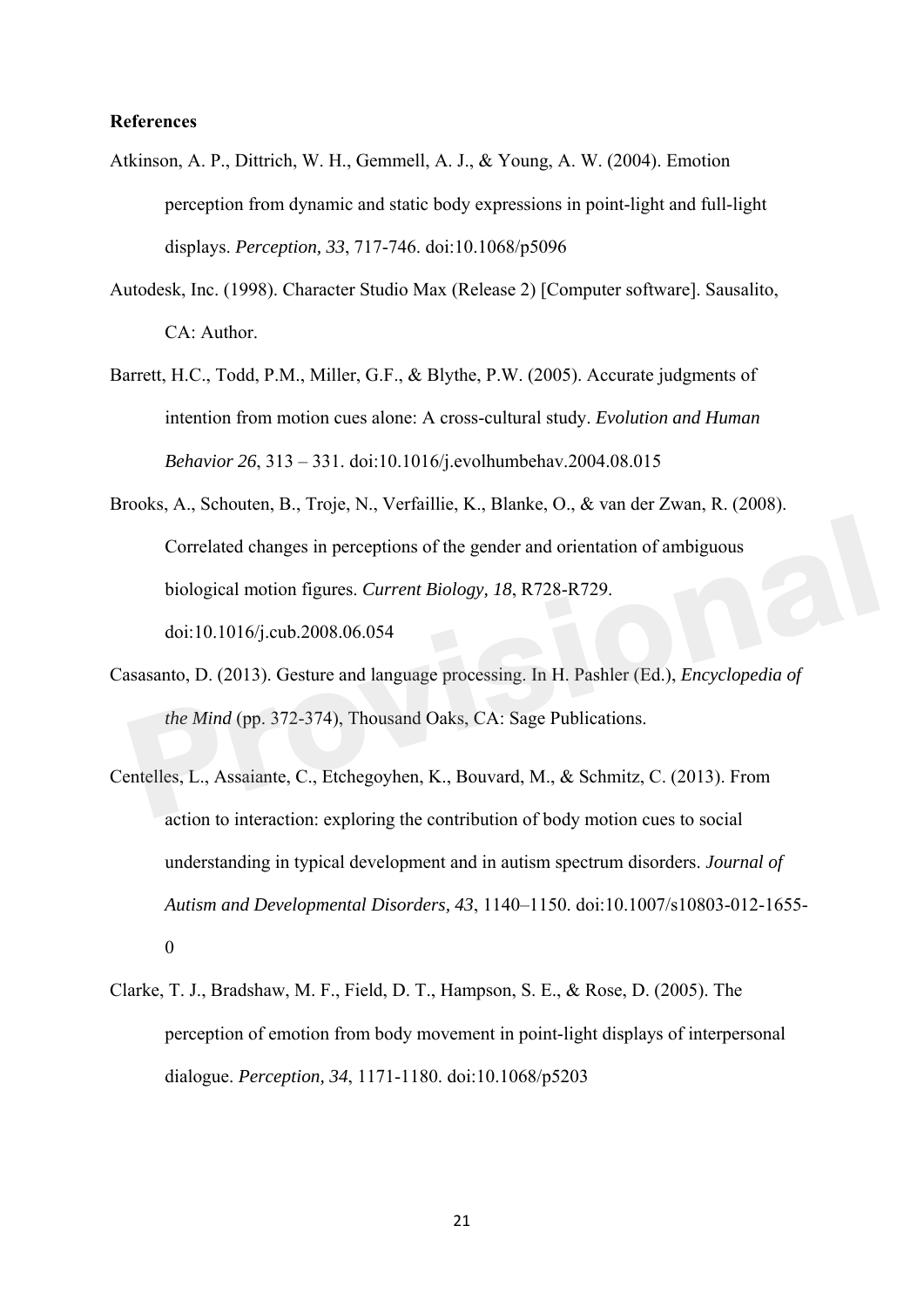- Dekeyser, M., Verfaillie, K., & Vanrie, J. (2002). Creating stimuli for the study of biologicalmotion perception. *Behavior Research Methods, Instruments, & Computers*, 34, 375- 382.
- Heberlein AS, Adolphs R, Tranel D, Damasio H (2004) Cortical regions for judgments of emotions and personality traits from point-light walkers. *Journal of Cognitive Neuroscience, 16*, 1143–1158. doi: 10.1162/0898929041920423
- Johansson G. (1973). Visual perception of biological motion and a model for its analysis. *Perception & Psychophysics, 14*, 201–11.
- Kozlowski, L. T., & Cutting, J. E. (1977). Recognizing the sex of a walker from a dynamic point-light display. *Perception & Psychophysics, 21*, 575-580.
- Loula, F., Prasad, S., Harber, K., & Shiffrar, M. (2005). Recognizing people from their movement. Journal *of Experimental Psychology: Human Perception & Performance, 31*, 210-220. doi:10.1037/0096-1523.31.1.210 **Providends** F., Prasad, S., Harber, K., & Shiffrar, M. (2005). Recognizing people from their<br>movement. Journal of Experimental Psychology: Human Perception & Performance,<br>31, 210-220. doi:10.1037/0096-1523.31.1.210<br>anera,
- Manera, V., Becchio, C., Schouten, B., Bara, B.G., & Verfaillie, K. (2011a). Communicative interactions improve visual detection of biological motion. *PLoS ONE, 6*, e14594.
- Manera, V., Del Giudice, M., Bara, B.G., Verfaillie, K., & Becchio, C. (2011b). The second agent effect: communicative gestures increase the likelihood of perceiving a second agent. *PLoS One, 6,* e22650.
- Manera, V., Schouten, B., Becchio, C., Bara, B.G., & Verfaillie, K. (2010) Inferring intentions from biological motion: A stimulus set of point-light communicative interactions. *Behavior Research Methods*, 42, 168–178.
- Manera, V., Schouten, B., Verfaillie, K., & Becchio, C. (2013). Time will show: real time predictions during interpersonal action perception. *PloS One, 8,* e54949. doi:10.1371/journal.pone.0054949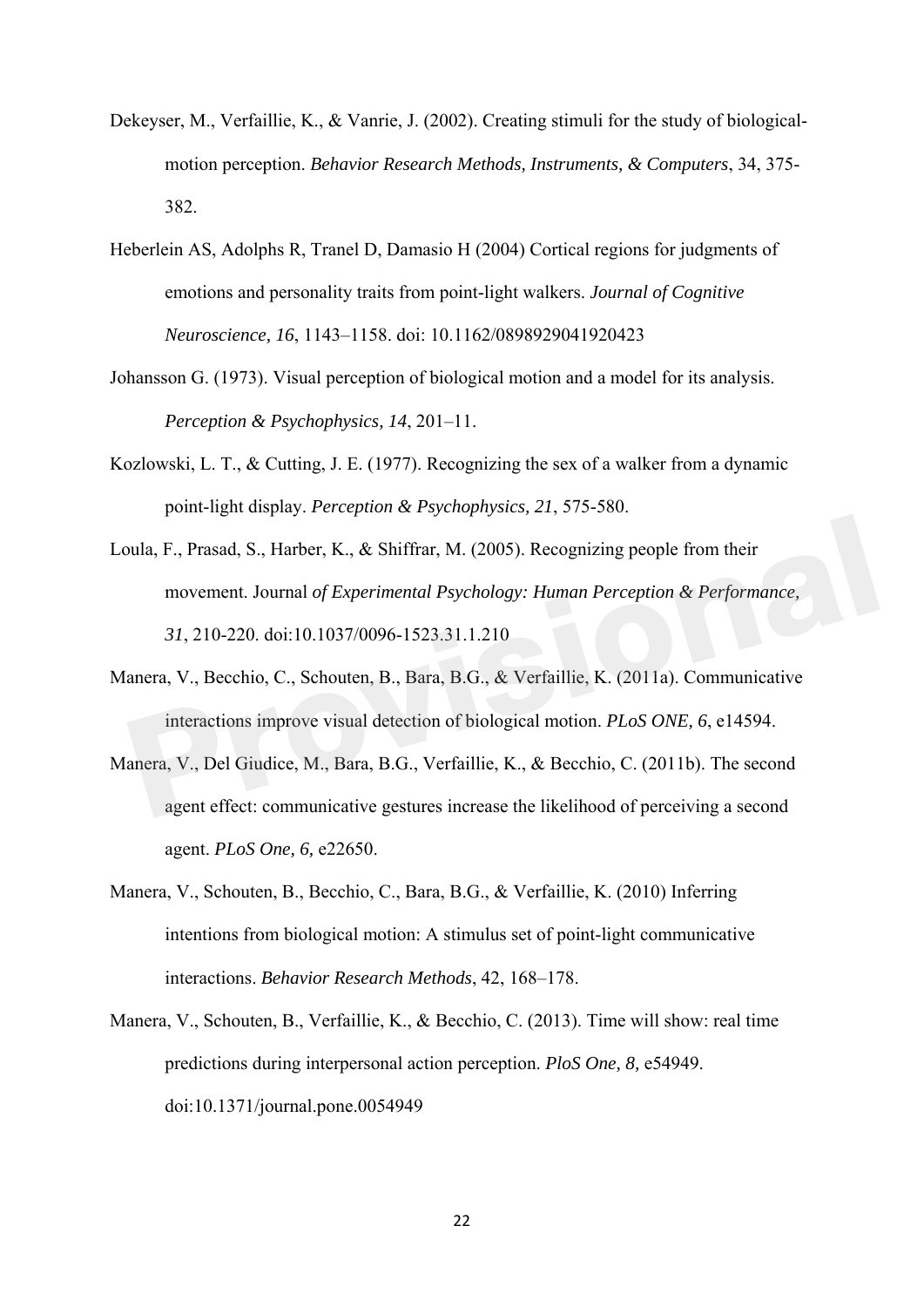- Manera, V., von der Luhe, T., Schilbach, L., Verfaillie, K., & Becchio, C. (in press). Communicative interactions in point-light displays: Choosing among multiple response alternatives. Behavior Research Methods, DOI: 10.3758/s13428-015-0669-x
- Marsh, A.A., Elfenbein, H.A., & Ambady, N. (2007). Separated by a common language: Nonverbal accents and cultural stereotypes about Americans and Australians. *Journal of Cross-Cultural Psychology, 38,* 284-301. DOI: 10.1177/0022022107300275
- Montpare, J. M., & Zebrowitz-McArthur, L. (1988). Impressions of people created by agerelated qualities of their gaits. *Journal of Personality & Social Psychology, 55*, 547- 556.
- Okruszek, Ł., Haman, M., Kalinowski, K., Talarowska, M., Becchio, C., & Manera, V. (2015). Impaired recognition of communicative interactions from biological motion in schizophrenia. *PLoS ONE 10(2):* e0116793. doi:10.1371/journal.pone.0116793 cruszek, Ł., Haman, M., Kalinowski, K., Talarowska, M., Becchio, C., & Manera, V.<br>
(2015). Impaired recognition of communicative interactions from biological motion in<br>
schizophrenia. *PLoS ONE 10*(2): e0116793. doi:10.137
- Pica, P., Jackson, S., Blake, R., & Troje, N.F. (2011). Comparing biological motion perception in two distinct human societies. PLoS ONE 6(12): e28391. doi:10.1371/journal.pone.0028391
- Pollick, F. E., Kay, J. W., Heim, K., & Stringer, R. (2005). Gender recognition from pointlight walkers. *Journal of Experimental Psychology: Human Perception & Performance, 31*, 1247-1265. doi:10.1037/0096-1523.31.6.1247
- Pollick, F. E., Paterson, H. M., Bruderlin, A., & Sanford, A. J. (2001). Perceiving affect from arm movement. *Cognition, 82*, B51-B61. doi:10.1016/S0010-0277(01)00147-0
- Simion, F., Regolin, L., & Bulf, H. (2008). A predisposition for biological motion in the newborn baby. Proceedings of the National Academy of Sciences DOI: 10.1073/pnas.0707021105
- Sperber, D., & Wilson, D. (1995). *Relevance: Communication and cognition*. Oxford: Blackwell.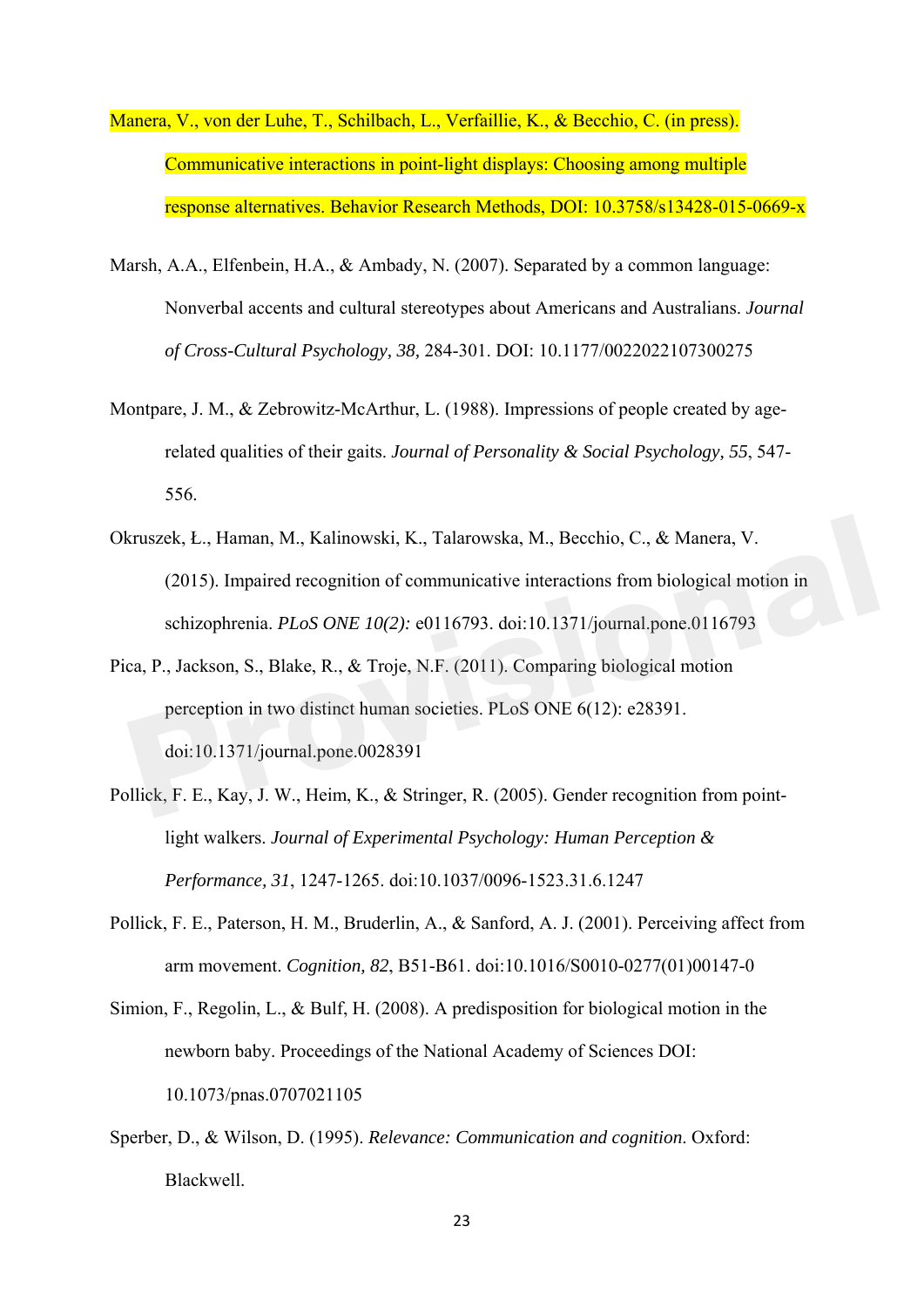Vanrie, J., & Verfaillie, K. (2004). Perception of biological motion: A stimulus set of human point-light actions. *Behavior Research Methods,Instruments, & Computers*, **36**, 625- 629.

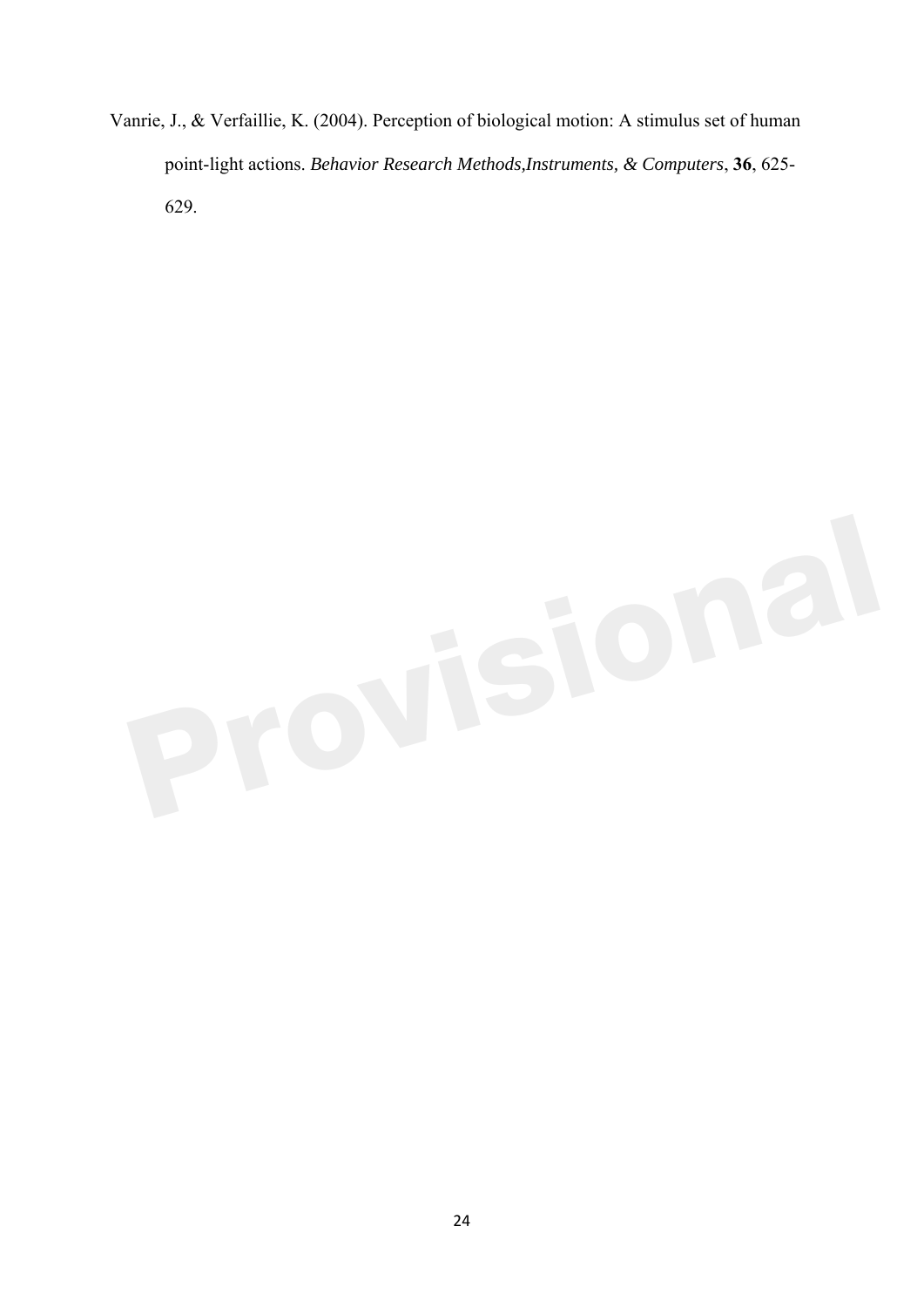| <b>Action</b>       | <b>Action (sequence) description</b>     | Com vs. | Male / Female |
|---------------------|------------------------------------------|---------|---------------|
|                     |                                          | Ind     | couple        |
| Choose which one    | A asks B to choose between two           | Com     | Male          |
|                     | objects; B takes an object.              |         |               |
| Come closer         | A asks B to come closer; B moves         | Com     | Female        |
|                     | forward.                                 |         |               |
| Go out of the way   | A asks B to go out of the way; B         | Com     | Male          |
|                     | moves over.                              |         |               |
| Imitate me          | A squats down and asks B to imitate      | Com     | Male          |
|                     | him; B squats down.                      |         |               |
| Look at the ceiling | A asks B to look at something behind     | Com     | Male          |
|                     | him on the ceiling; B turns around.      |         |               |
| Look at the ground  | A asks B to look at something on the     | Com     | Male          |
|                     | ground; B squats down.                   |         |               |
| Move this down      | A asks B to move something down; B       | Com     | Female        |
|                     | picks something and moves it down.       |         |               |
| N <sub>o</sub>      | A says no; B, who had grasped            | Com     | Male          |
|                     | something, puts that down.               |         |               |
| Pick this up        | A points to B something to pick up; B    | Com     | Female        |
|                     | picks something up.                      |         |               |
| Sit down            | A asks B to sit down; B sits down.       | Com     | Male          |
| Squat down          | A asks B to squat down; B squats         | Com     | Female        |
|                     | down.                                    |         |               |
| Stand up            | A asks B to stand up; B, who is sitting, | Com     | Female        |
|                     | stands up.                               |         |               |
|                     |                                          |         |               |

*Table 1. Description of the actions included in the CID-5 database*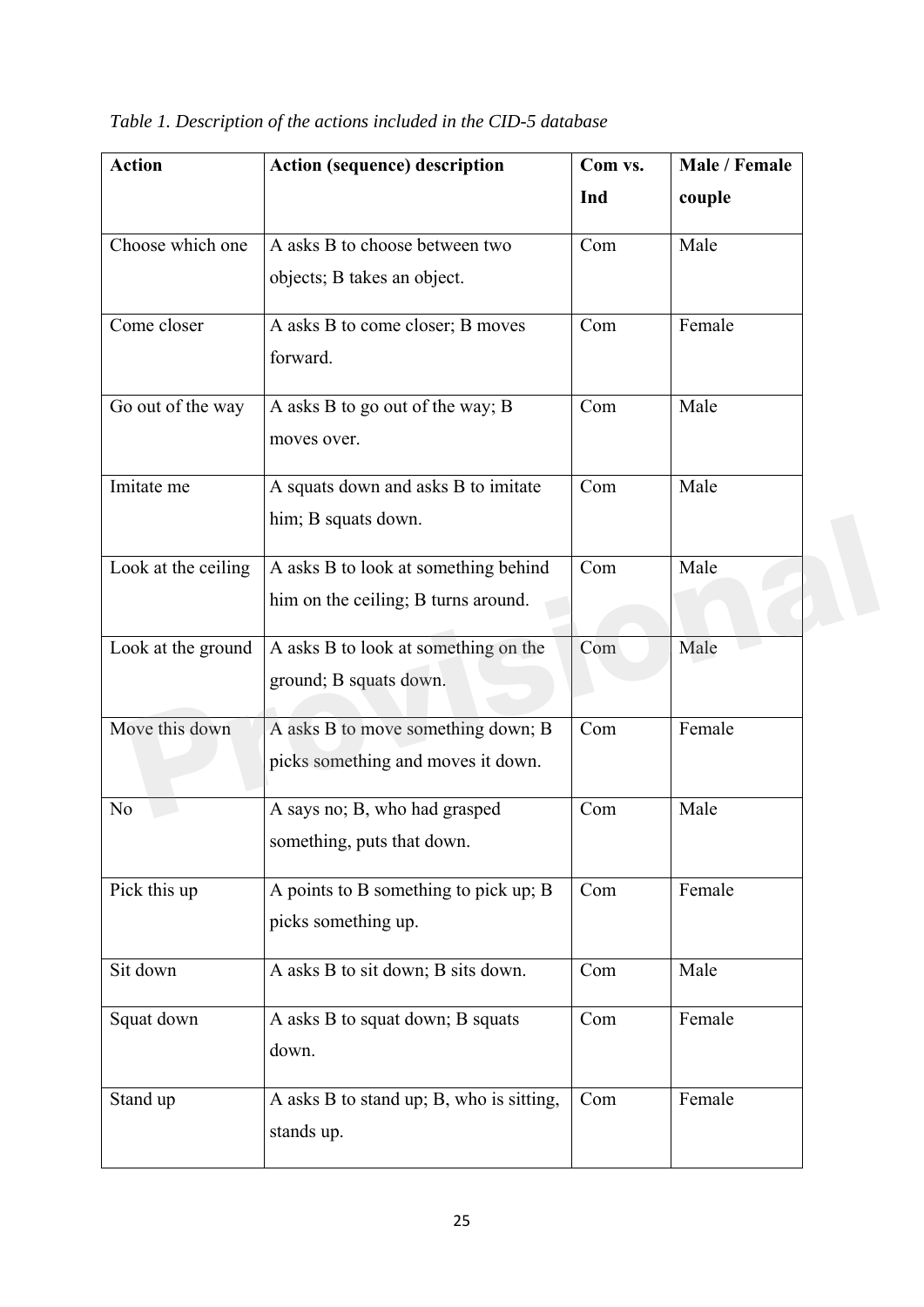| Stop           | A asks B to stop; B, who is walking, | Com | Male   |
|----------------|--------------------------------------|-----|--------|
|                | stops.                               |     |        |
|                |                                      |     |        |
| Walk away      | A asks B to walk away; B takes some  | Com | Male   |
|                | steps into the indicated direction.  |     |        |
| <b>Drink</b>   | A drinks; B sits down.               | Ind | Male   |
|                |                                      |     |        |
| Jump           | A jumps; B picks something up.       | Ind | Female |
| Lateral steps  | A makes some lateral steps; B takes  | Ind | Male   |
|                | something and eats it.               |     |        |
|                |                                      |     |        |
| Look under the | A looks under his foot; B moves      | Ind | Female |
| foot           | something.                           |     |        |
| Sneeze         | A sneezes; B turns around.           | Ind | Male   |
|                |                                      |     |        |
| <b>Stretch</b> | A stretches; B moves something.      | Ind | Female |
| Turn over      | A turns over; B squats down.         | Ind | Female |
|                |                                      |     |        |
|                |                                      |     |        |
|                |                                      |     |        |
|                |                                      |     |        |
|                |                                      |     |        |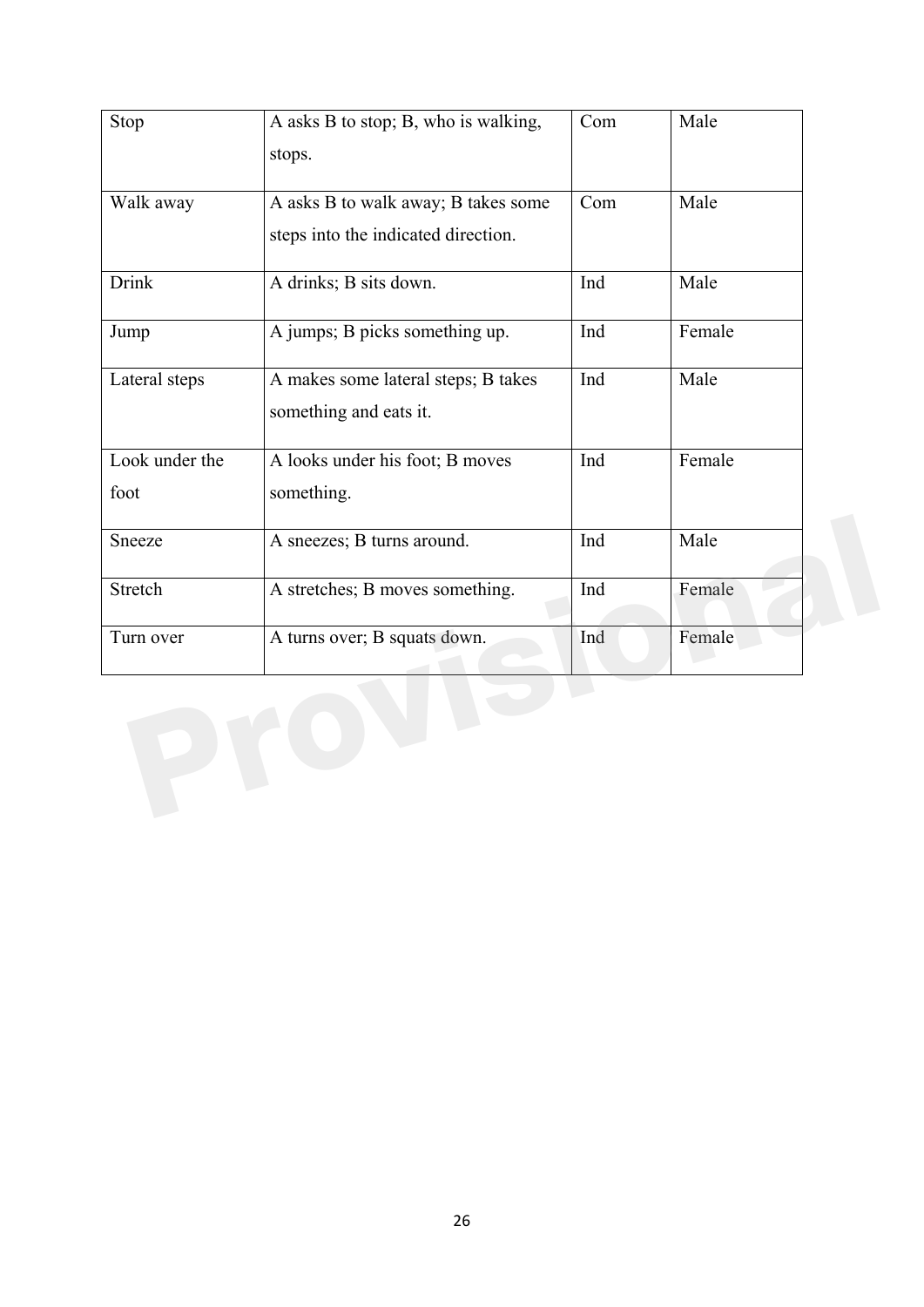|  |  | Table 2. Participant's demographics |  |
|--|--|-------------------------------------|--|
|--|--|-------------------------------------|--|

| Native language | Gender            | Age, years | Education (years) |
|-----------------|-------------------|------------|-------------------|
|                 | N of female (in a | Mean (SD)  | Mean (SD)         |
|                 | sample of 20)     |            |                   |
| Chinese         | 11                | 24.4(3.5)  | 14.5(1.7)         |
| Dutch           | 10                | 25.0(2.2)  | 15.6(1.7)         |
| English         | $\overline{9}$    | 21.0(2.5)  | 14.9(1.5)         |
| German          | $\overline{12}$   | 26.8(5.6)  | 17.3(1.8)         |
| French          | $\overline{12}$   | 29.8(5.7)  | 17.6(2.3)         |
| Italian         | 10                | 25.5(2.6)  | 16.8(1.6)         |
| Polish          | 15                | 22.1(2.7)  | 14.3(2.1)         |
|                 |                   |            |                   |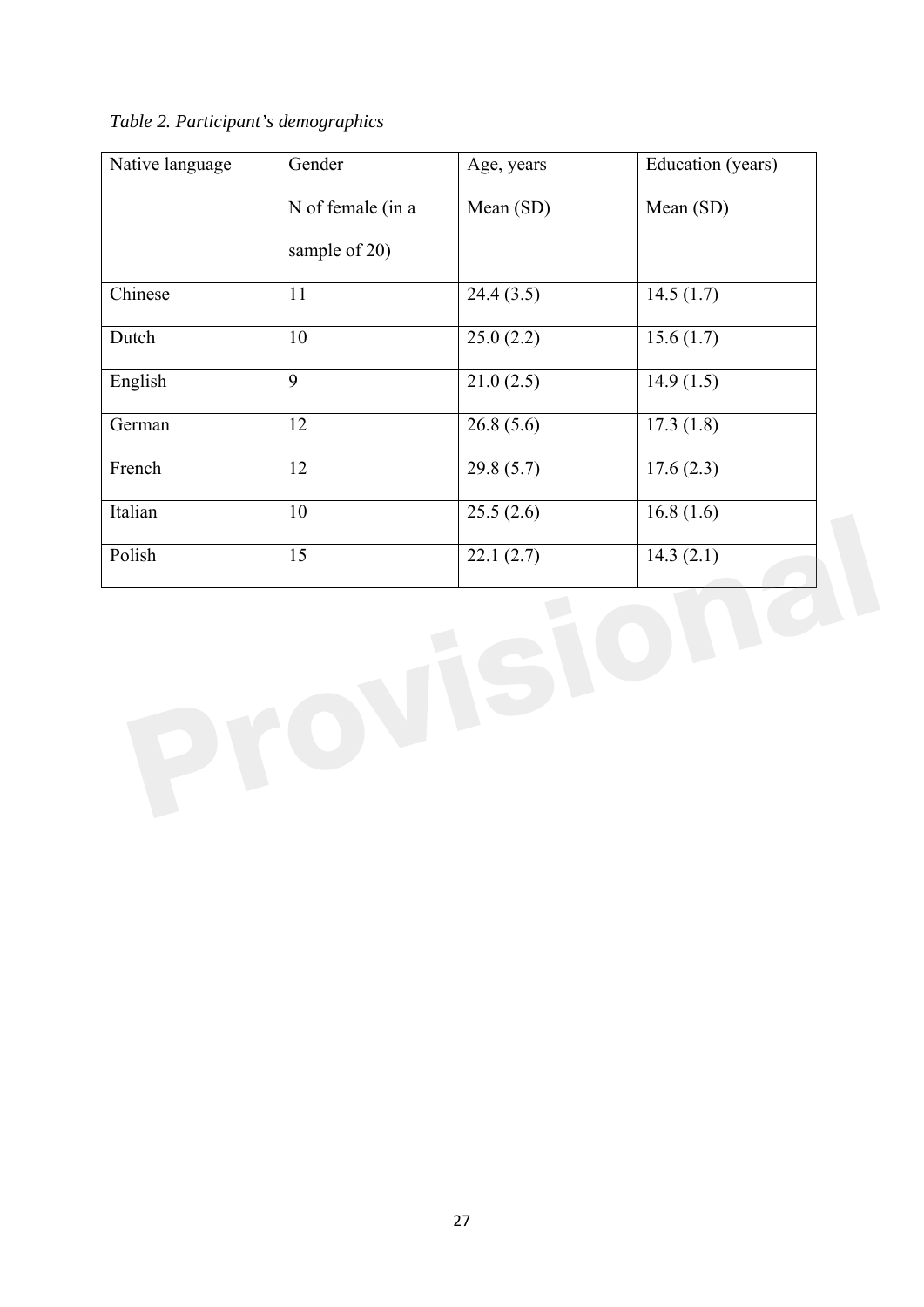Table 3. Percentage of correct responses for the intention classification and identification questions

| Language                                                                            | Intention classification | Intention identification |  |  |
|-------------------------------------------------------------------------------------|--------------------------|--------------------------|--|--|
|                                                                                     | Mean (SD)                | Mean (SD)                |  |  |
| Chinese                                                                             | 88% (6%)                 | $71\% (7\%)$             |  |  |
| Dutch                                                                               | $90\% (6\%)$             | 72% (12%)                |  |  |
| English                                                                             | $92\% (4\%)$             | 78% (10%)                |  |  |
| German                                                                              | 90% (9%)                 | 80% (9%)                 |  |  |
| French                                                                              | $90\% (8\%)$             | $81\% (8\%)$             |  |  |
| Italian                                                                             | 89% (8%)                 | 77% (11%)                |  |  |
| Polish                                                                              | 89% (9%)                 | 74% (12%)                |  |  |
|                                                                                     |                          |                          |  |  |
|                                                                                     |                          |                          |  |  |
|                                                                                     |                          |                          |  |  |
| Table 4. Percentage of participants who correctly responded to the classification   |                          |                          |  |  |
| question, and who reported each of the alternatives in the identification question. |                          |                          |  |  |

The "Com vs. Ind" column indicates the percentage of correct responses to the intention classification question (classification of the action as communicative vs. individual). The column "Action" indicates the percentage of responses provided for each of the five response alternatives. The first action alternative (in bold) reports the correct description. The column "Chi Square" reports the Chi Square values calculated on the proportion of correct vs. incorrect responses (intention classification and intention identification by Language). Values indicated in bold are statistically significant  $(***p < .001)$ .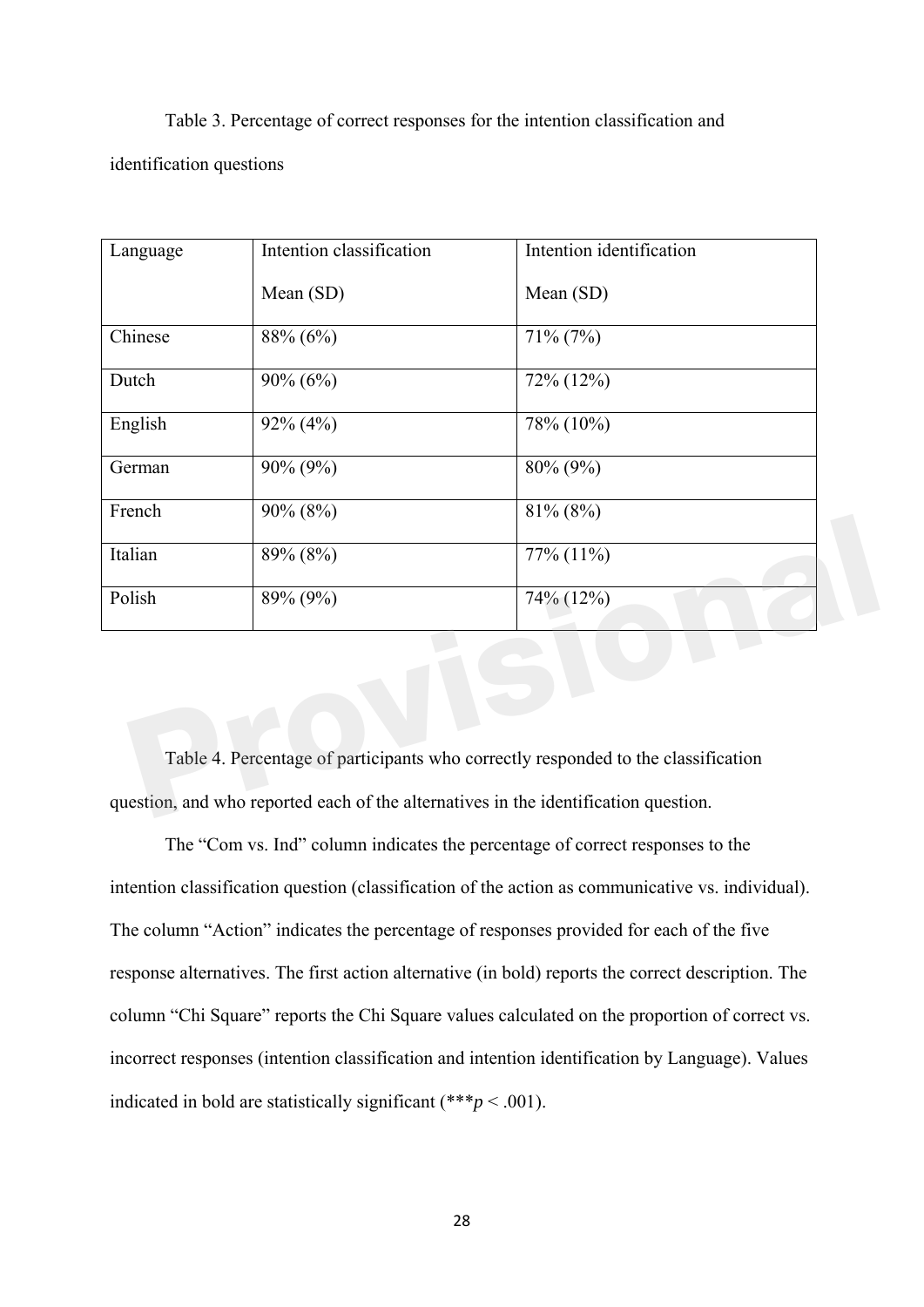## Figure 1. Mean age and education for the different language groups

Figure 2. Sensitivity (a) and criterion (b) for the intention classification question

Figure 3. Proportion of correct responses for the intention identification question

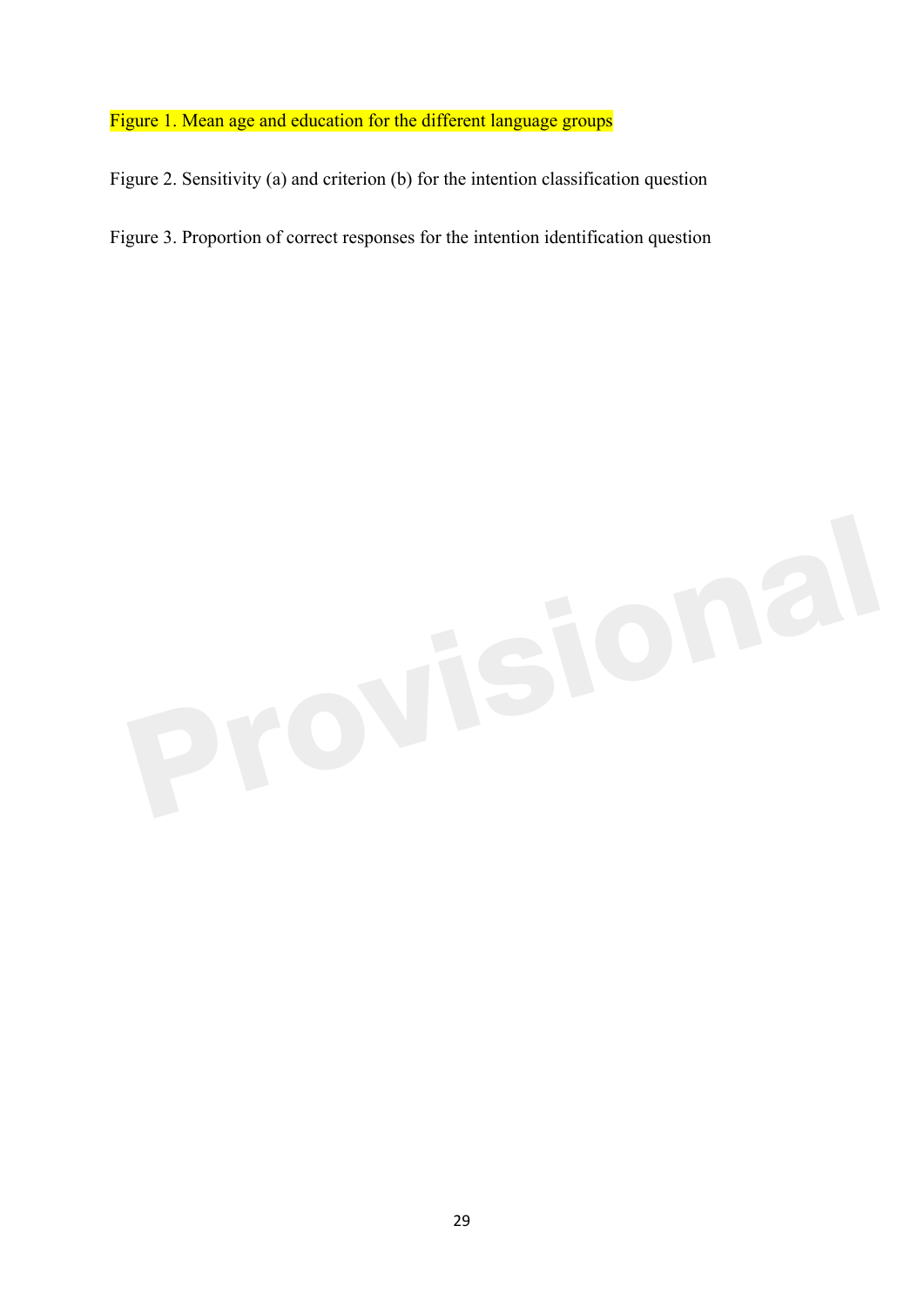

Age and Education

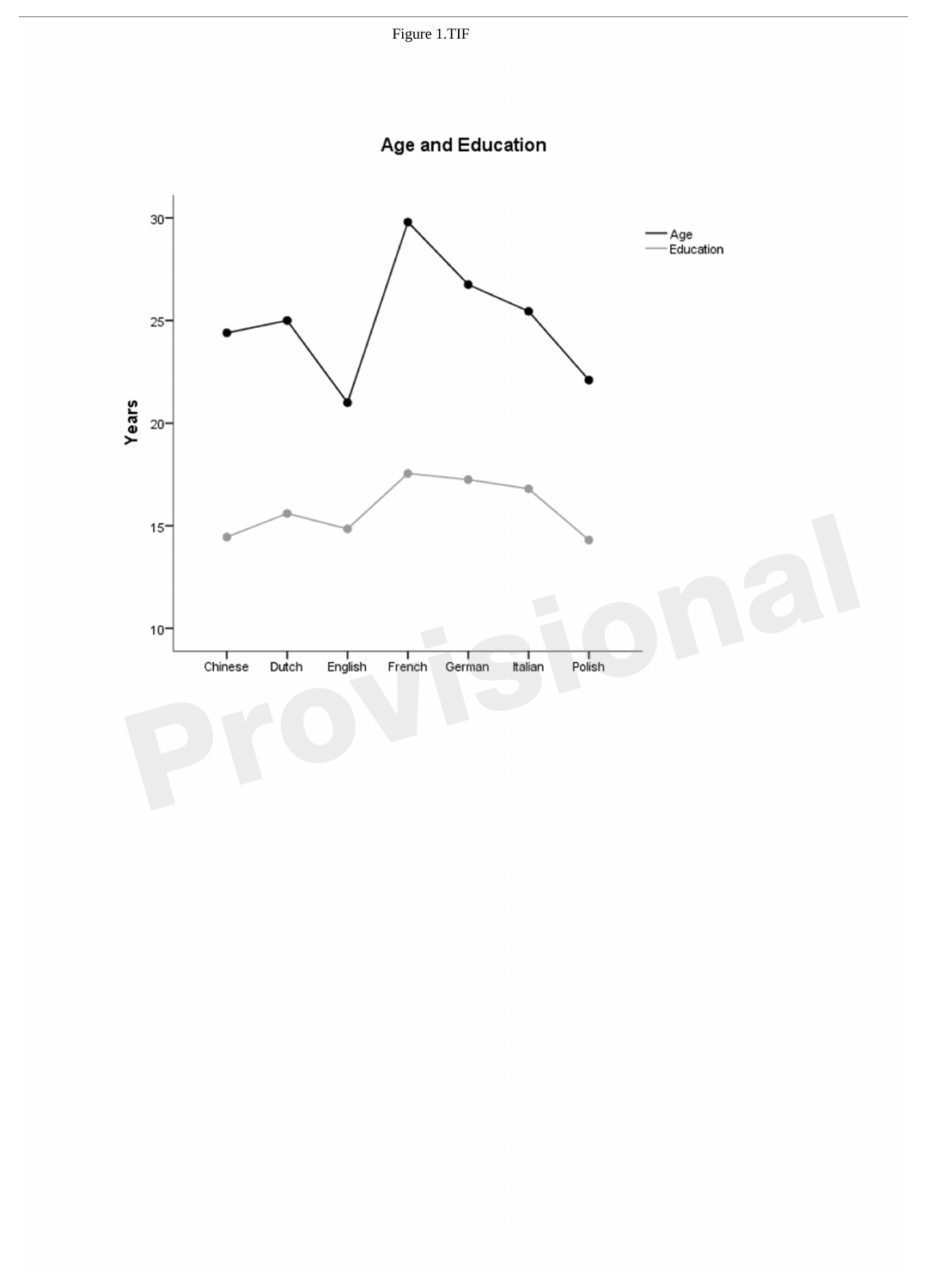